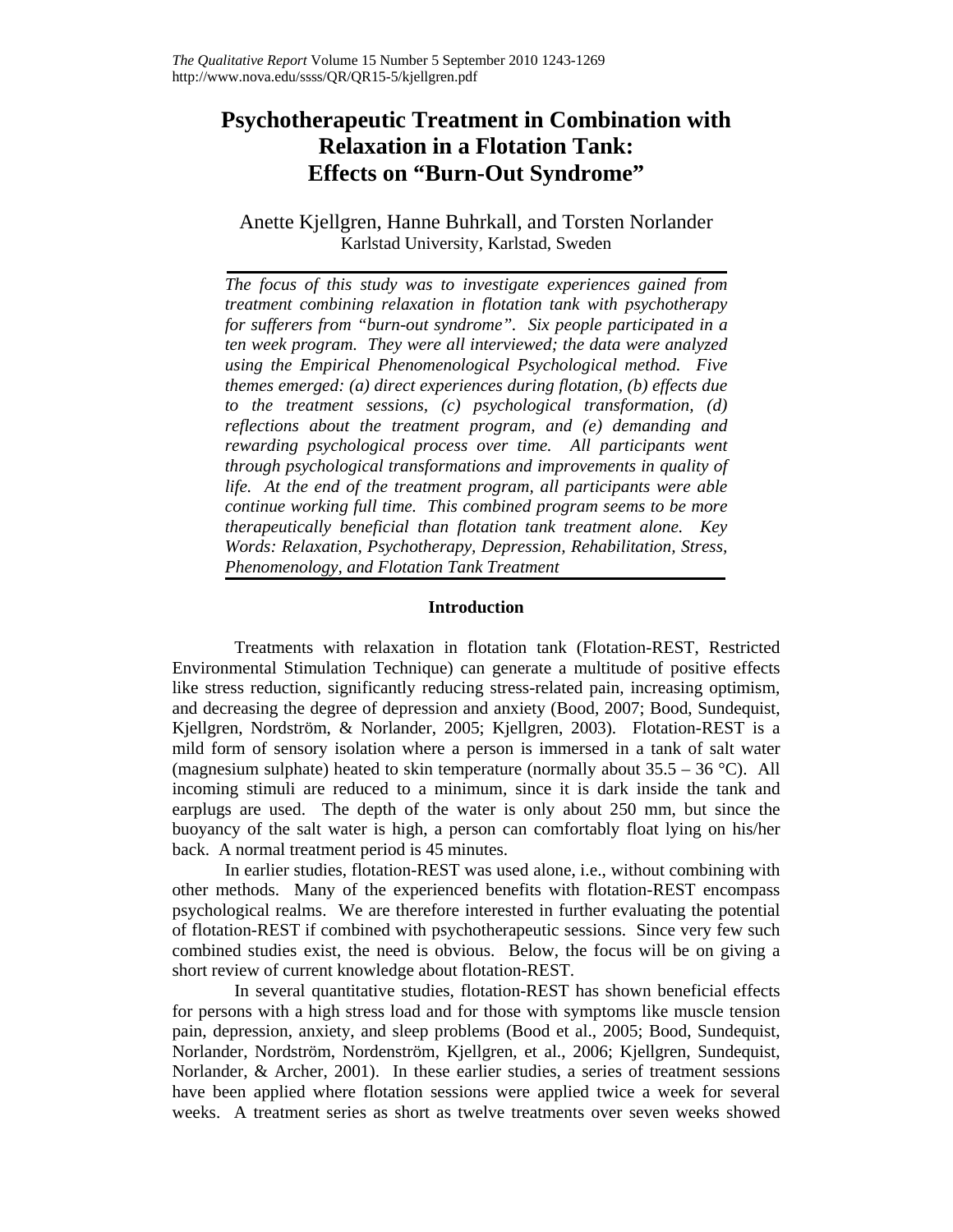that areas of pain, stress, anxiety, and depression decreased, while sleep quality, optimism, positive affectivity, and prolactin increased. Positive effects typically were maintained four months after treatment (Bood et al., 2006). Considerable improvements also have been documented for persons with *burn-out syndrome* (experienced as long-term exhaustion), where anxiety and depression have diminished, sleep quality has improved, and increased optimism has resulted (Bood et al., 2005). It has been postulated that the positive effects are mediated mainly by the deep relaxation and stress reduction that follow the treatment.

Many of these quantitative studies have not taken into account experienced psychological effects and experienced altered states of consciousness during treatment. During deep relaxation in a flotation tank, mild altered states of consciousness (ASC) are induced. Typical features for such states can be: alterations in time perception, body image changes, and altered cognitive functions where deep personal insights might be achieved (Kjellgren, 2003; Kjellgren, Lydén, & Norlander, 2008). Often, perceptual effects also occur (mainly visual) where images similar to nightly dreams are experienced. In a historical perspective, altered states of consciousness are considered the world's oldest healing method (Eliade, 1972). Ancient cultures and native shamanistic societies have used consciousness altering techniques for e.g., healing and wellbeing of persons suffering from diverse ailments. Methods used for inducing ASC have included sensory isolation, rhythmic stimulation, fasting, and prayer, as well as mind-altering drugs (Kjellgren). We have speculated that the ASC induced by flotation-REST may, besides the deep relaxation, be a contributing factor to most, if not all of the positive effects that have been observed. Other relaxation techniques, like yoga or being outdoors looking at natural scenery, also induce mild ASC, as well as beneficial health effects (Kjellgren, Bood, Axelsson, Norlander, & Saatcioglu, 2007; Kjellgren & Buhrkall, 2010). The idea of combining flotation-REST with psychotherapy has emerged during the ten years we have worked with investigating the effects of the flotation tank technique.

A few phenomenological studies investigating flotation-REST exist. A qualitative study (Kjellgren et al., 2008) highlighted experiences during flotation from patients suffering from chronic pain, depression and *burn-out syndrome*. Participants there experienced floating as desirable, and as a valuable technique for achieving deep relaxation, as well as pain reduction. Another small phenomenological study we conducted (Åsenlöf, Olsson, Bood, & Norlander, 2007), used psychotherapy combined with flotation-REST. It indicated unexpectedly high beneficial psychological transformative results, as well as successful rehabilitation for persons suffering from fibromyalgia and depression. Due to the high beneficial results of this last study, it was concluded that a further examination of this combination treatment program seemed to be needed. Therefore the present study was to investigate the participants' experiences from the combination of the relaxed state resulting from the flotation tank and psychotherapeutic interventions. In order to obtain as detailed, personal, subjective data as possible, with potential forthcoming studies in mind, a phenomenological approach was preferred (i.e., the qualitative method of understanding the essence of the phenomenon). Data were gathered with semistructured interviews. Since the treatment program continued for ten weeks, we performed two interviews (at four weeks and ten weeks) to allow capture of different aspects during this time-course. The present study is based on the philosophy initiated by Edmund Husserl at the beginning of the twentieth century (Giorgi  $\&$ Giorgi, 2003).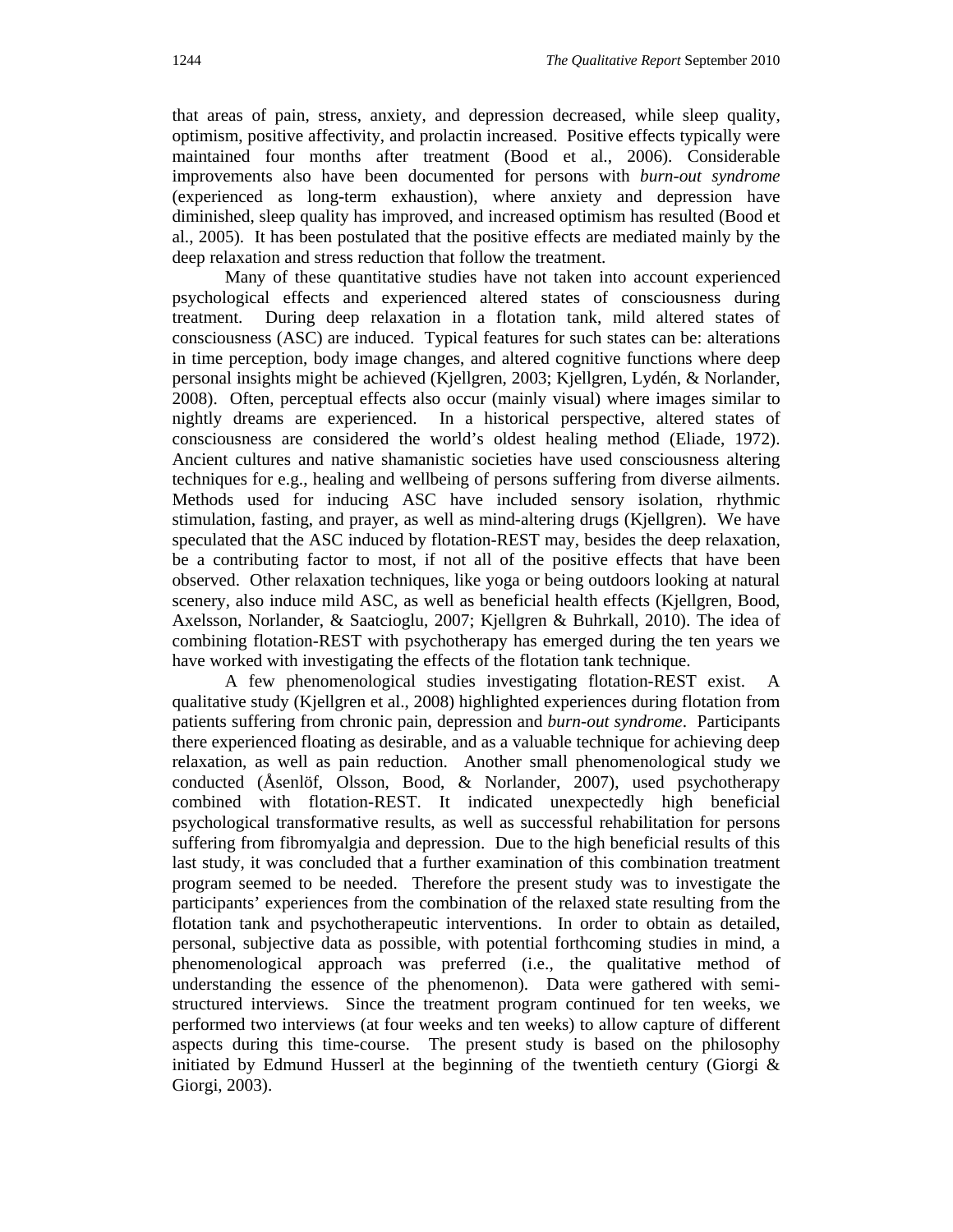The aim of the present study was to understand the the beneficial phenomenon following the experiences and psychological processes initiated through a series of treatments combining relaxation in a flotation tank with psychotherapy for persons suffering from diverse ailments as chronic fatigue, depression, pain and/or anxiety (commonly referred to as *burn-out syndrome*). The Empirical Phenomenological Psychological Method (EPP), as described by Karlsson (1995), was applied.

## **The Selves of the Researchers**

Three researchers conducted this study. The research group consisted of an associate professor (Kjellgren), a student in psychology (Buhrkall), and a professor in psychology (Norlander).

 Kjellgren has an interest in investigating different methods for relaxation and stress reduction. She has conducted studies, mainly about isolation in flotation tank, but also with yoga, meditation and relaxation outdoors in a natural environment. Buhrkall has an interest in health issues and out-door activities. She is a student at the psychotherapist program. Norlander is scientific leader of the Human Performance Laboratory, at Karlstad University, Sweden, where extensive research in areas of stress and performance is conducted. His research interests spans over many fields such as creativity, flotation-REST, psychosis and ADHD, where he applies both quantitative and qualitative methods.

## **Method**

The present study was approved by the Ethical Board on Experimentation on Human Subjects (Forskningsetikkommittén) at Karlstad University, Sweden. The study was supported by grants from the County Council in Värmland (Landstinget - LiV), Sweden

## **Participants**

Four women and two men (subsequently referred to as clients) between the ages of 33 and 57 years old took part in the study. The average age of the clients was 42.7 years*.* All clients resided in Värmland, Sweden, and all were employed. All the clients had sought help from their doctor(s) at their respective occupational health clinic(s) due to tiredness, depression, high stress load, pain in different parts of their bodies, and sleep problems at night. They were all diagnosed as suffering from *burnout syndrome* with symptoms of fatigue, listlessness, and problems organizing daily life. They had all reported to their physicians that rest did not relieve their ailments, and they were on the brink of immediate full-time sick leave. Through the occupational health clinic(s), the clients were referred to the Stress Clinic at the Human Performance Laboratory, Karlstad University, Sweden. All clients had previously tried different types of therapies, such as acupuncture, relaxation techniques, light physical training regimens, as well as stress management courses, but without any significant perceived improvements. All clients agreed to participate in the ten-week treatment program consisting of flotation-REST treatments and psychotherapy with a psychologist. They were all informed about the voluntarily participation in the study, and all made written informed consent for this. It was possible for them to be included in the treatment program without being included in the study, but none chose that option.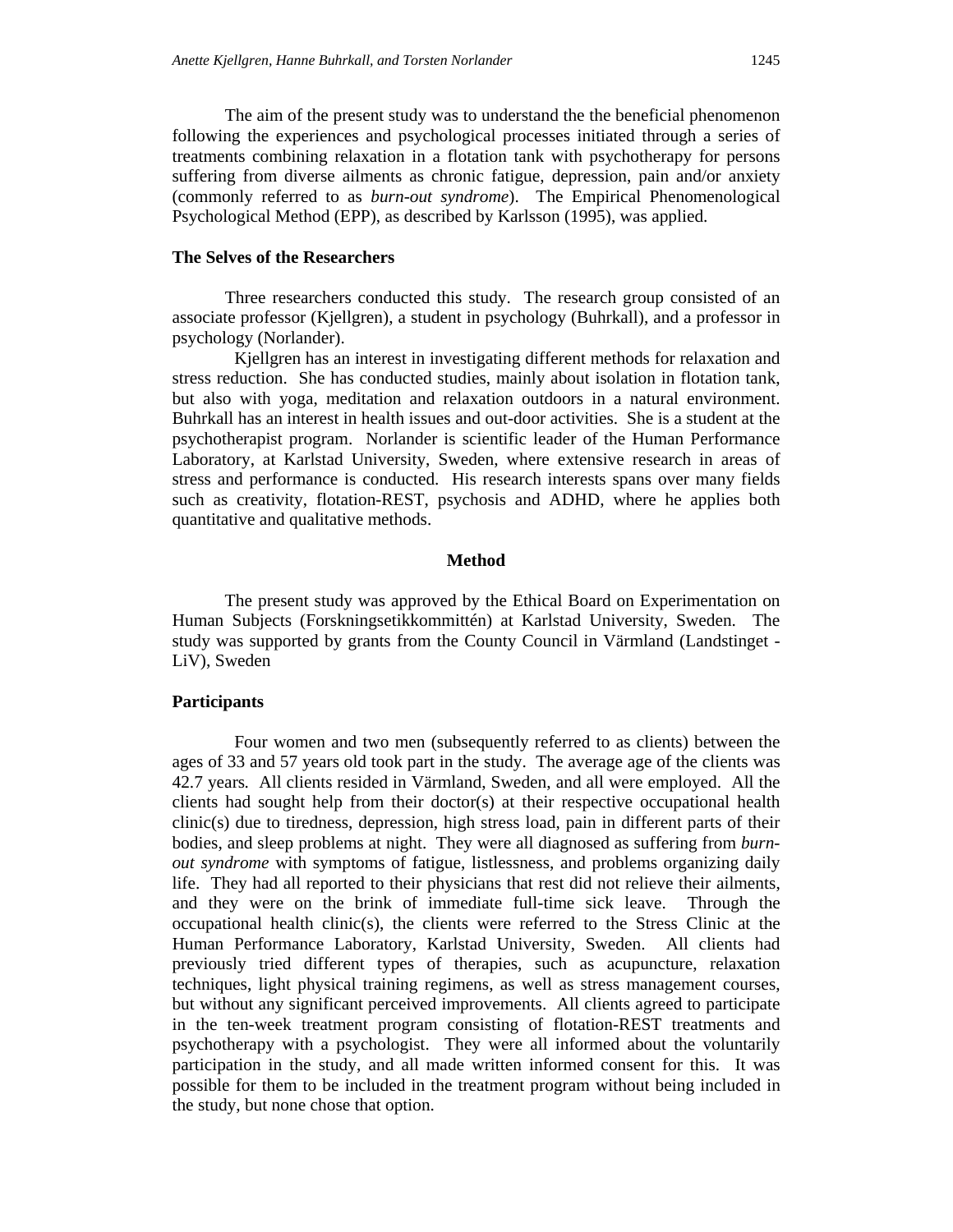## **Psychologist**

 The licensed psychologist has 21 years professional experience and has worked with substance abusers, emergency psychological care, school psychological care, and the Labor and Workforce Development Institutes in Sweden and Norway, among others. The psychologist works in the psychodynamic tradition, but his practice is informed by interventions used in cognitive behavior therapy. Since he has many years experience in his own practice of Zen meditation, he also uses mindfulness techniques. During his talks with the clients, he also encouraged them to take notice of bodily sensations that might emerge.

# **Design**

 Participants included in the treatment program (see below for a full description) were interviewed twice during the ten weeks about their experiences of the treatments and effects afterwards in their daily lives. The interviews aimed at describing and answer the questions "how" the phenomenon expresses itself (noesis), and "what" the phenomenon is (noema; Karlsson, 1995). The first interviews (about 30 minutes) were performed after four weeks, and the last interviews (about 60 minutes) after they had fulfilled their last treatment after ten weeks. Two interviews were held in order to allow for capturing different aspects during this time-course. Data gathered from these interviews were later analyzed with the Empirical Phenomenological Psychological Method, as described by Karlsson.

## **Treatment Program Design**

The treatment program included the two following components: (a) flotation-REST twice weekly for 45 minutes over a ten-week period and (b) conversational therapy for 60 minutes once a week immediately preceded by or following a floating-REST session, thereby yielding a total of 20 flotation-REST treatments and ten individual conversational therapeutic treatments. During one occasion weekly, the floating session was directly linked to conversational therapy. During the other weekly floating session, the participant "floated on his or her own" without subsequent psychotherapy sessions. The participants decided themselves if they wished to focus on anything particular during their stay in the tank. The only instruction was "try to relax." An easy breathing instruction consisting of counting one's own breaths from one to ten was given as an option if relaxation felt difficult. All participants were randomized to either try the conversional therapy immediately before the flotation-REST treatment, or immediately after the flotation tank. All participants first tried both patterns in randomized order, and were then informed that they could select the pattern they wished to use.

The purpose of the introductory psychotherapeutic conversation with the psychologist was to make an inventory or analysis with each participant concerning life circumstances and situations one experienced as troubling. When a specific problem area was identified, it became the focus or the point of origin for subsequent conversations. Problem areas could, for instance, deal with childhood and growing up, relationships, illnesses, etc. These can also be described as if they pertained to one's own role and opportunities. In the subsequent conversations, the individual's current life situation were discussed and no fixed agenda was followed. Frequently, conversations began by elaborating on the flotation tank experience by the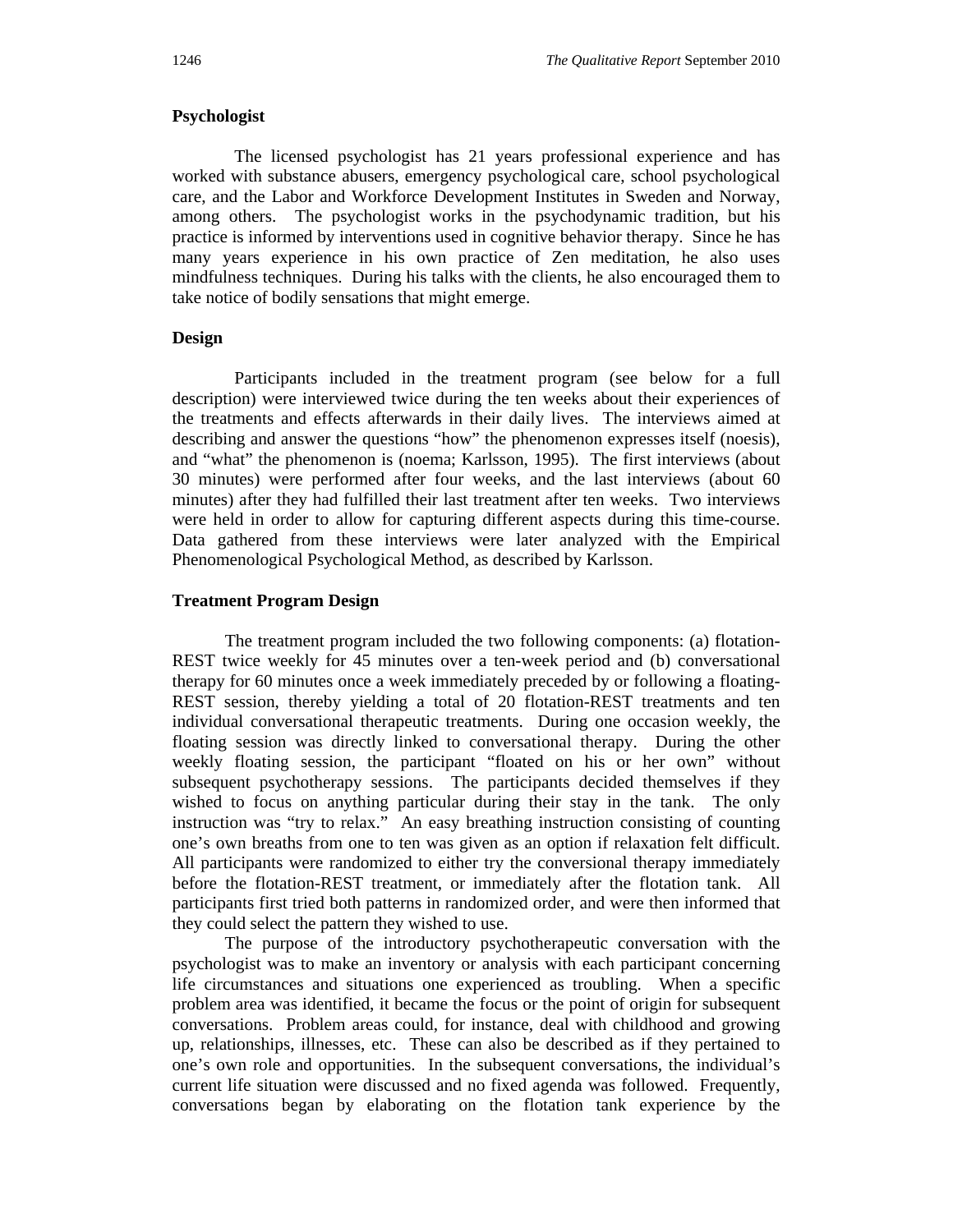participant's own initiative. Experiences in the tank were not the central theme of the conversation, but were often the catalyst for conversation to begin sessions. All participants had the same psychologist for every session. They were encouraged to keep a journal of their floating experiences.

**Flotation tank.** A flotation tank (Bood et al., 2005) measuring 2700 mm x 1500 mm x 1300 mm was used. The flotation tank was insulated to maintain constant air and water temperature and to offer total darkness and silence (earplugs are also used). The water temperature was maintained at around  $35 - 36$  °C, and clients were able to adjust the water temperature in order to find their preferred and ideal temperature. The depth of liquid (salt water) varied between 200 to 300 mm and was saturated with magnesium sulphate (density: 1.3  $g/cm<sup>3</sup>$ ). Each relaxation session lasted for 45 minutes, where the participants floated on their back in the warm water. Soft music was played for two minutes (signaling the start of the treatment), followed by 45 minutes silence, and finally music started again as a signal to terminate the session.

## **Data Collection**

In the initial phase, during organizational planning of the project, the psychologist was included. It was agreed that all data collected from the clients would be treated confidentially, i.e., that all data would be coded to protect confidentiality and that only the second author (Buhrkall) would listen to the material that had been recorded.

Upon accepting participation in the project, clients signed a written agreement regarding their protection of confidentiality and their right to terminate whenever they wanted, without needing to provide a motive. Further, the written agreement determined that the collected material could only be used as a basis for publication on the condition that the confidentiality of the client was protected. Finally, the written consent stated that the participants had the right to request that their collected data be destroyed if they were to terminate the project.

Upon arrival at the first session, all facilities such as toilets, meeting rooms, storage lockers, etc. were shown by the second author. Participants also were informed about all practical details regarding the flotation tank (e.g., showering before and after immersion, earplugs, buttons/switches for lights and alarms). Thereafter, they were given the opportunity to undergo their first flotation tank treatment for 45 minutes. The reservation of times for the subsequent two weeks took place afterward. Clients' names had earlier been randomized, so that their next sessions either positioned the conversation with the psychologist directly before the flotation tank treatment, or directly after. After two weeks, all participants had tried both options, and from week three of the study, they had the opportunity to choose how they wanted the session to be ordered in subsequent weeks. Each following week, participants came in part for a single flotation tank treatment and a combined session that included both a conversation with the psychologist and a flotation-REST. After four weeks of treatment, a 30-minute interview with the second author, Buhrkall, was made about the experiences up to that point. These interviews were audio-recorded, for which the clients had previously provided their written consent. Consent to interview was also asked as the first question when the tape was running. The interviews were held in a room at the clinic.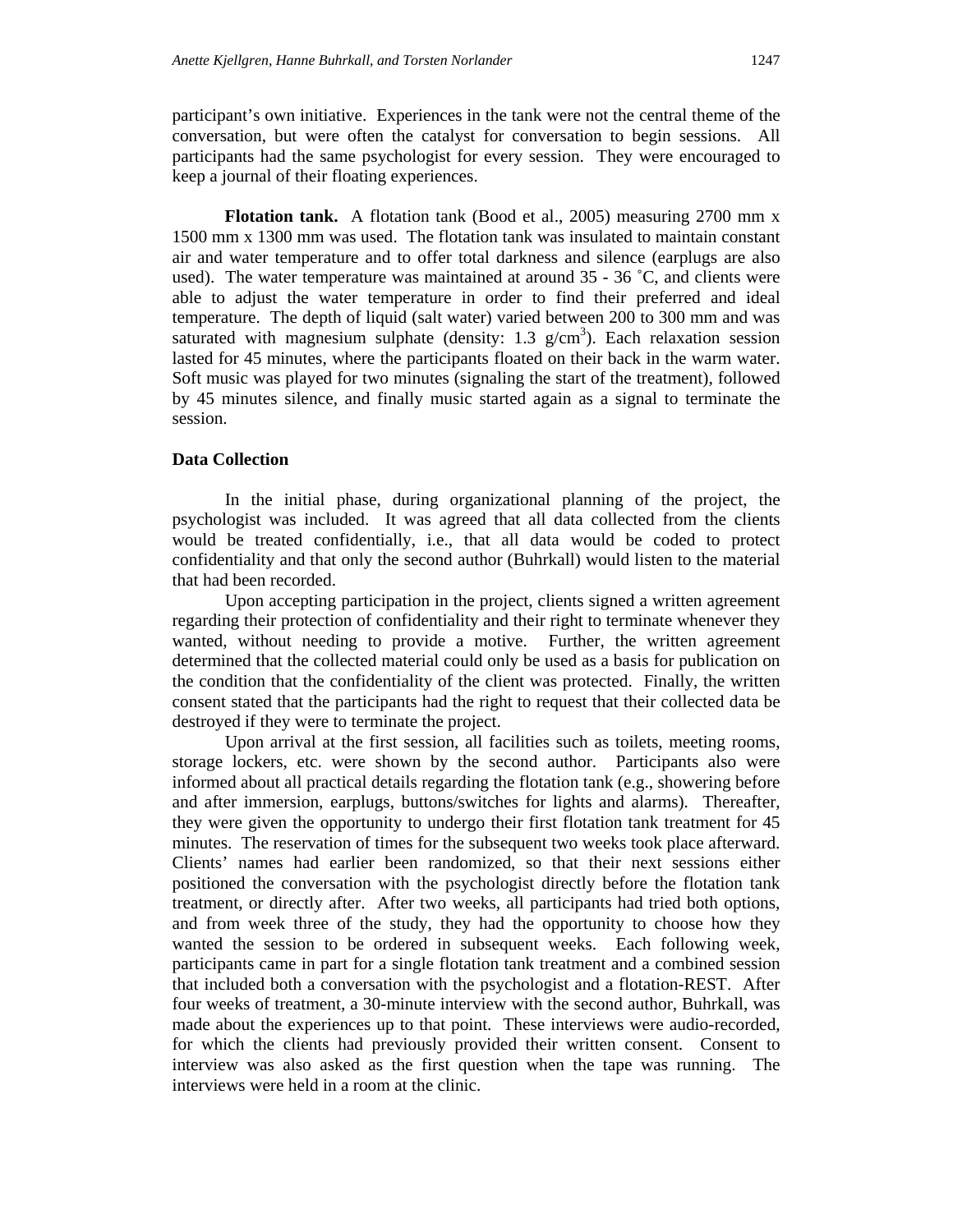During the tenth and final week of treatment, a second interview was conducted (with the second author) following the clients' final flotation-REST session. Only the client and the interviewer were present during the interviews. Transcriptions were made of the interviews immediately after they were conducted, and the transcriptions were coded in order to maintain anonymity. The semistructured interviews were partly based on the themes that emerged in the Åsenlöf et al. (2007) study and partly based on the psychologist's observations and experiences with the therapeutic process in connection with flotation-REST treatment. The interview phase continued until data saturation was achieved.

## **Data Analysis**

The first and second authors transcribed the audio-recorded interviews into a word file. Then, the first and second authors analyzed the data using the Empirical Phenomenological Psychological Method (EPP-method) devised by Gunnar Karlsson (1995). The EPP-method comprises an analysis in five steps and was performed by the first and second author.

*Step 1***.** This stage involved reading clients' descriptions carefully until a substantial understanding, overview, and *sense* of the material was obtained. The aim of this reading was to distinguish relevant psychological phenomenon (Karlsson, 1995). In this study, the descriptions were read three times in no particular order by the first and second author. The reading excluded the aim of testing validity or any specific hypothesis.

*Step 2.* In the second step of the analysis, the first and second author divided the text into so-called meaning units (MUs). This division is not based upon any rules of grammar, but entirely upon the content the researcher discovers and at places where a suitable shift in meaning occurs. An example from one person, yielding two MU<sub>s</sub>:

- 1. At home I experience that I can control the level of physical relaxation and that I have become aware of the kinds of levels of different relaxation that there are
- 2. I used to have lots of pain in my back, but know it feels like the pains have left me

*Step 3.* During the third step of the EPP process, the first and second author transformed each MU from the language of the client to the language of the researcher. This transformation follows no specific rules; however everyday language is preferred to "psychological" terminology. The purpose is to make the implicit and underlying meaning of a phenomenon visible and explicit. The transformed MUs from the above example are given below:

- 1. The client describes feelings of relaxation in everyday life
- 2. The client describes having less pain in his back these days

*Step 4.* In the fourth step, the transformed MUs were synthesized into categories or situated structures. An attempt to describe and answer the questions "how" the phenomenon flotation relaxation expresses itself (noesis), and "what" the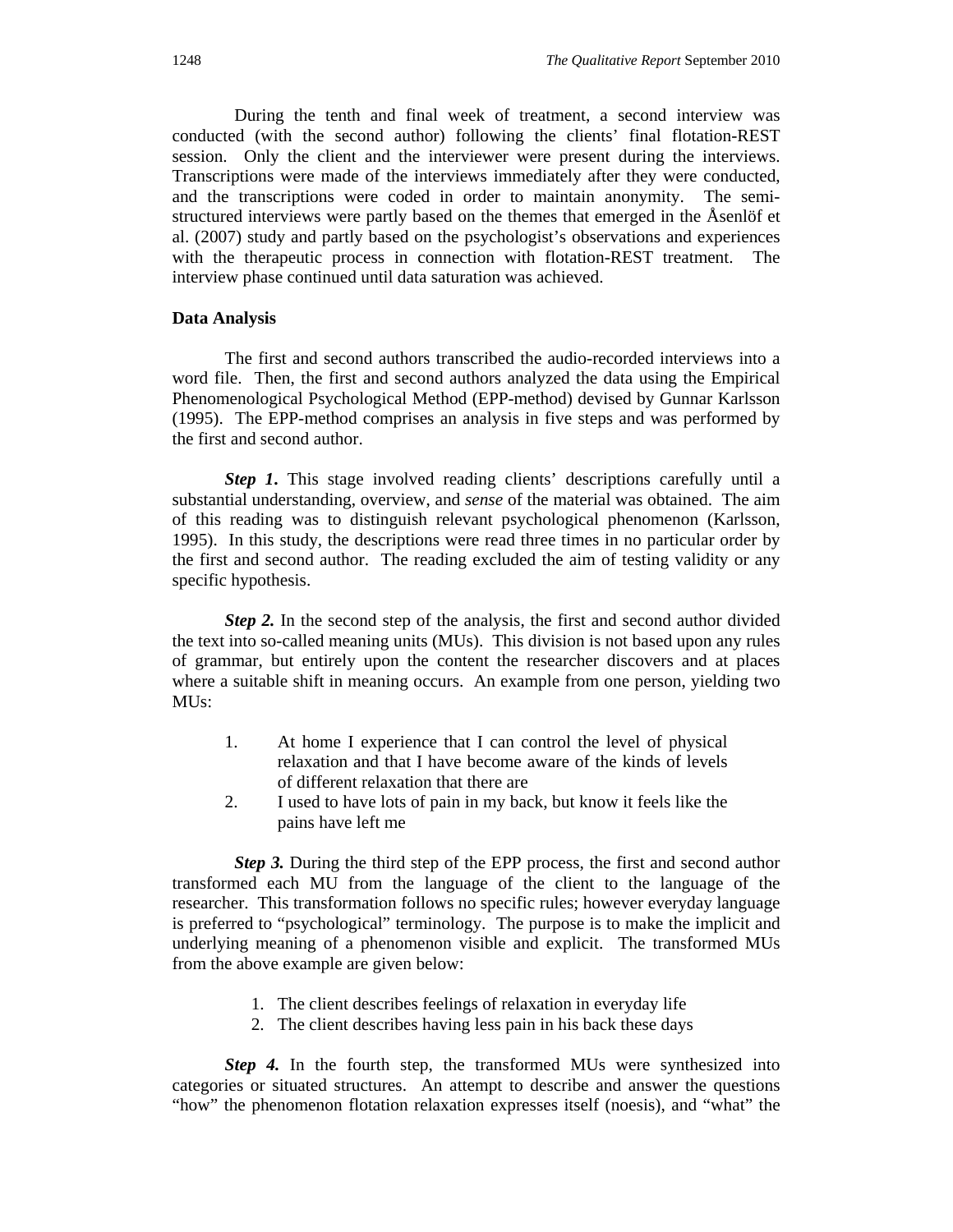phenomenon is (noema), were focused during categorization. The categories vary in content depending upon the client's experience of the phenomenon from which they originate. The categories or situated structures were developed during processing whereby repeated consultations of raw data continued in a hermeneutic manner (Karlsson, 1995). In order to verify that the transformed MUs (Step 3) continued to represent the perscpective of the participants, descriptions of categories and MUs (raw data) are presented together in the Results section.

*Step 5***.** During this final step, the categories were moved from the situated structures and abstracted into a more general theme or typological structure. During the analysis, the authors decided upon the level of abstraction, according to the principle that clarity should be attained without excessive detail. The desire was to reflect at a more abstract level. Five themes emerged and they included categories that denoted various aspects of the experience of participating in the therapy program:

- 1. Direct experiences during flotation
- 2. Effects due to the treatment sessions
- 3. Psychological transformation
- 4. Reflections about the treatment program
- 5. Demanding and rewarding psychological process over time

**Reliability and validity.** A trustworthiness test, the Norlander Credibility Test (NCB), was used for the phenomenological analysis (e.g., Edebol, Bood, & Norlander, 2008; Norlander, Gård, Lindholm, & Archer, 2003; Pramling, Norlander, & Archer, 2003) in order to ensure reliability. It was conducted randomly selecting five of the 32 categories. Thereafter, four of the MUs were randomly selected from each of the five categories. The material was then given to two independent assessors. Their assignment was to put the twenty MUs into the five different categories. One of the tests yielded an 84 % agreement, and the other test yielded an 80% agreement. The overall agreement was thus 82 %. According to Karlsson (1995), high validity is ensured by following the stages of the EPP method.

## **Results**

The Empirical Phenomenological Psychological method (EPP) (Karlsson, 1995) was used to analyze the material. The analysis yielded 420 MUs from which 32 categories emerged. Each category illustrates a special perspective on the flotataion relaxation phenomenon due to the treatment program and, when considered as a whole, the categories can illuminate and provide insight into experiences and meanings derived from the therapeutic program. The categories were clustered into five themes, and will later be discussed as such. The themes are:

- 1. Direct experiences during flotation
- 2. Effects due to the treatment sessions
- 3. Psychological transformation
- 4. Reflections about the treatment program
- 5. Demanding and rewarding psychological process over time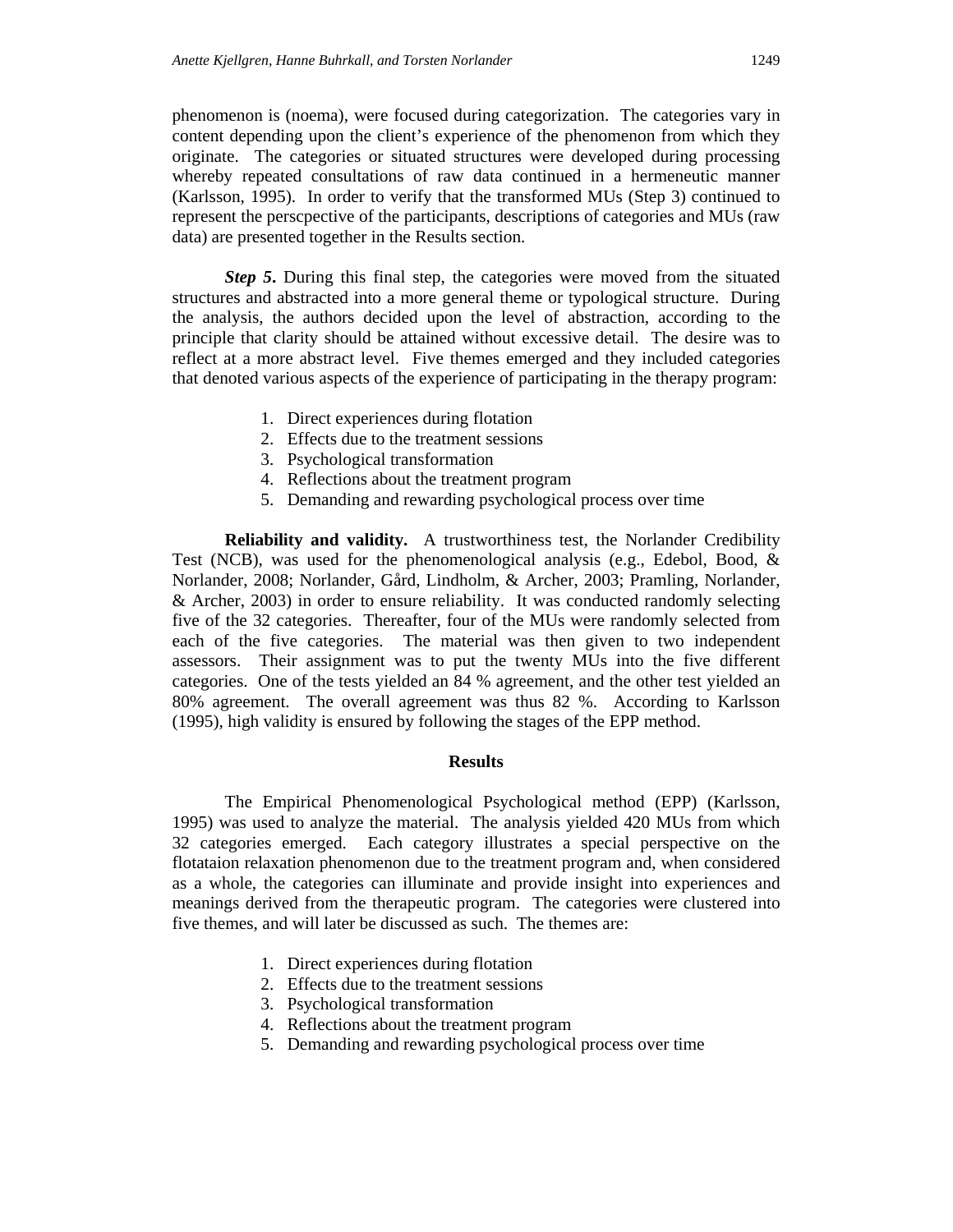The categories are presented below in the approximate sequence in which they emerged during analysis. Some selected excerpts from transcripts are presented to exemplify each category description.

# *1. Preparations, Aims, and Expectations Prior to the Course of the Treatment (21 MUs)*

The clients stated that an important component was to explicitly formulate an aim for the course of treatment. An enhanced effect was thought to have been achieved when clients consciously invested time, prioritized goals, and focused on one goal during the course of treatment. Further, clients noted that in order to gain substantial improvement, motivation and careful preparation, rather than aimless curiosity, should precede treatment. Clients' specific aims were to achieve relaxation and stress reduction, initiate a transformation of thought patterns, and learn how to efficiently emphasize one's personal boundaries. Finally, clients noted that motivation and ambition could open on to personal stress.

Examples: "I have invested a lot in the treatment"/ "I wanted to try to release the need for control which in turn creates the anxiety"/ "It is the strength to prioritize and say no that I want"/ "And I said to the psychologist the first time, I am here because I want to be able to handle the life I am living"/ "That is the most important thing for me about this treatment; that I get away from these stupid thoughts"/ "It is very positive that I am focused because I want to reach my aims and a change"/ "It could be frustrating if I do not get to the state of relaxation that I want"

## *2. Technicalities (11 MUs)*

The temperature in the floatation tank was of great significance to the clients. Reports were made of clients being less relaxed and failing to maintain focus in the tank if the temperature deviated as little as 0.1 degree Celsius from the clients preferred water temperature. Furthermore, the length and type of music that indicated the start and the end of the stay in the floatation tank was important to the clients. Body positions within the flotation tank developed successively during the course of treatment, and reports of increased feelings of safety in relaxing the neck, thereby yielding a more relaxed body position, were made.

Examples: "And the temperature, I think, is important. 35.9 is what I have and then I do not feel anything and there is nothing that interferes with my ability to concentrate." / "I feel very secure when I relax my neck" / "when the music starts at the end, I usually stretch my body, and it is very nice because nothing is in the way" / "In the beginning, I realized that I was holding my head up. But I do not do that anymore"

## *3. Sequence flotation-REST – therapy (17 MUs)*

As a result of flotation-REST, clients experienced an enhanced state of relaxation on several levels subsequent to 'floating', such as feelings of presence, a tranquil and blissful mood, and clarity. This enhanced state of relaxation brought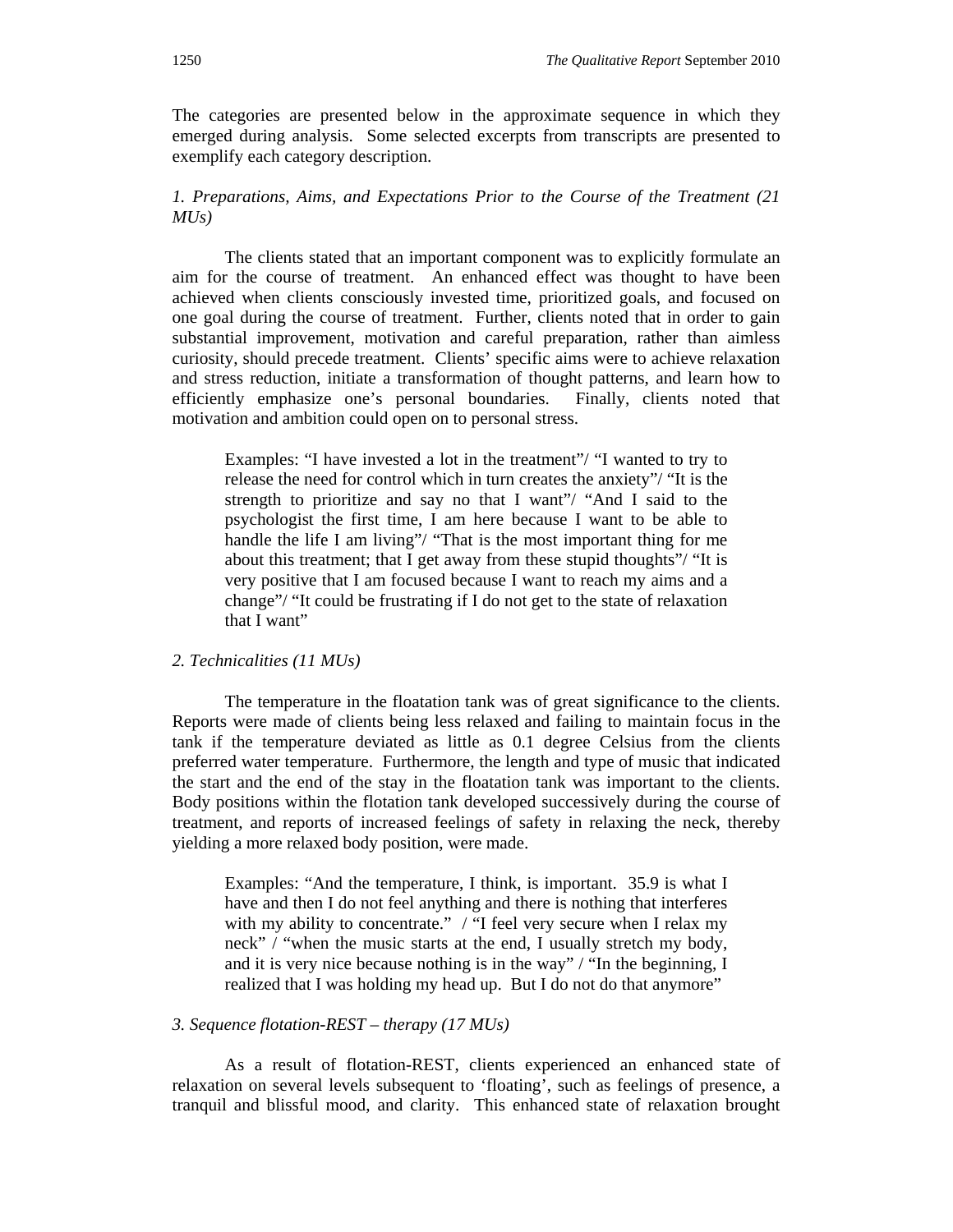about a structured and focused mind, as well as transparency and insight into one's patterns. Reports were made of an enhanced ability to formulate significant subjects. Hence, psychotherapeutic sessions with the psychologist subsequent to flotation-REST were preferred to therapy not preceded by flotation-REST. When flotation-REST took place after a conversational session, reports were made of reluctance toward isolation in a tank subsequent to an exhausting conversation with the psychologist.

Examples: "I think that because you relax and open up in the tank, then you are more open and responsive with the psychologist" / "There is another mood after floating" / "I prefer to float first and then talk to the psychologist; I am more present I feel, and there is nothing unimportant in my mind then" / "I don't talk so quickly after floating, there is nothing unimportant in my mind" / "I have built up this shell for many years, and if you crawl under it during the conversation, then it does not work for me to be in the tank. I cannot relax because I have had too many thoughts and it doesn't have any effect"

#### *4. Importance of appropriate and careful scheduling of sessions (10 MUs)*

Clients did not like to float in the mornings. Difficulty relaxing the mind was reported when clients were mentally preparing for the day and considering work issues they would face. It was further emphasized that the frequency of flotation-REST treatments (two occasions each week) contributed to an increased awareness of relaxation and stress reduction in clients' everyday life.

Examples: "It does not work out for me to float in the morning when I am on my way to work and am gearing up for the day. I take work issues with me in the tank"/ "Now I am here twice every week and then I regularly relax. It somehow becomes some kind of practice, because I become aware of how relaxation affects me here, and in other situations"/ "It has helped that it was possible for me to plan when I wanted to float so that it fits in with my job"

## *5. Increased awareness of the significance of respiration (7 MUs)*

Clients reported having experienced how their breathing influences the level of physical tension as well as their thoughts. Further, clients obtained knowledge concerning how to deliberately manipulate respiration in order to achieve physical and mental relaxation.

Examples: "Respiration and thoughts are connected" / "It's only while in the tank that I have noted how breathing and floating in the tank affect each other" / "I have become more aware of how to relax and that relaxation affects my respiration"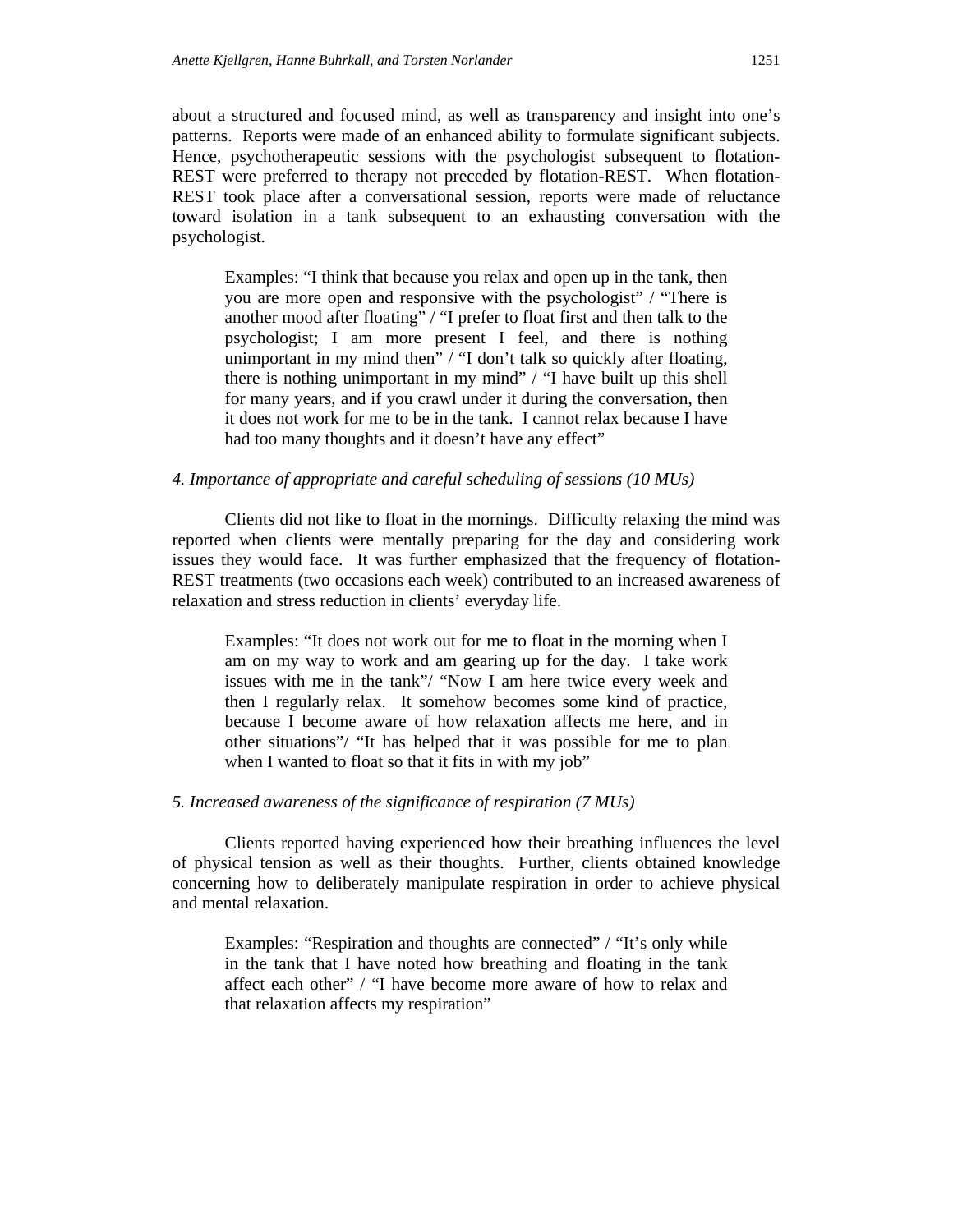## *6. Automatically self-taught bodily responses (4 MUs)*

Clients experienced how the body automatically responded and relaxed when exposed to the flotation tank. The body placed itself in a relaxed position in the tank without the clients being aware of it.

Examples: "In the beginning when I started floating, I lay with my arms at my side and then all of a sudden my arms were up over my head, it just happened automatically. It has been very good for my body and shoulders and it was something that just happened. I did not think about that, the body just figured it out on its own" / "I have felt that when I lie down in the tank and the music starts, then my body answers immediately. It is like Pavlov's dogs; it is like the body has been trained"

## *7. ASC experiences during flotation-REST (17 MUs)*

Clients reported intense sensational experiences during flotation-REST, such as the body levitating, being agravic, and disappearing into nothing. Clients reported they liked these new and exciting experiences. Strong positive feelings of freedom were reported. Clients felt a power within the tank to act or think without externally imposed restraints, as well as a loss of physical confinement since the body felt disengaged from the mind.

Examples: "I felt a clear relief once and just flew away into nothing and felt as if I was flying and could not feel whether I was in the tank or where I was; my entire body was flying" / "It has been very nice to be so relaxed and just disappear into nothing" / "It is just my head and my mind there, the rest of my body was not there, and everything was concentrating on my mind" / "at the same time it was very pleasant to sail away in another state" / "I get a strong feeling of freedom"

## *8. Increased mental relaxation and presence (10 MUs)*

As a result of the course of the treatment, experiences of increased internal and mental calm as well as relaxation on several levels were reported. Increased relaxation brought about positive changes in life in general, such as an increased sense of presence and awareness.

Examples: "I think that the experiences I have had here have affected me so that I see myself differently and I have changed, I am now more calm and present" / "And it has affected me so that I am now more present when I am with my family" / "And in the beginning, there were a lot of people in the tank. But then I did this movement with my hands and told them to leave, and now it is just me there and it is incredibly pleasant and it makes me feel very good" / "In the beginning there were a lot of mental "aah-haaaa experiences"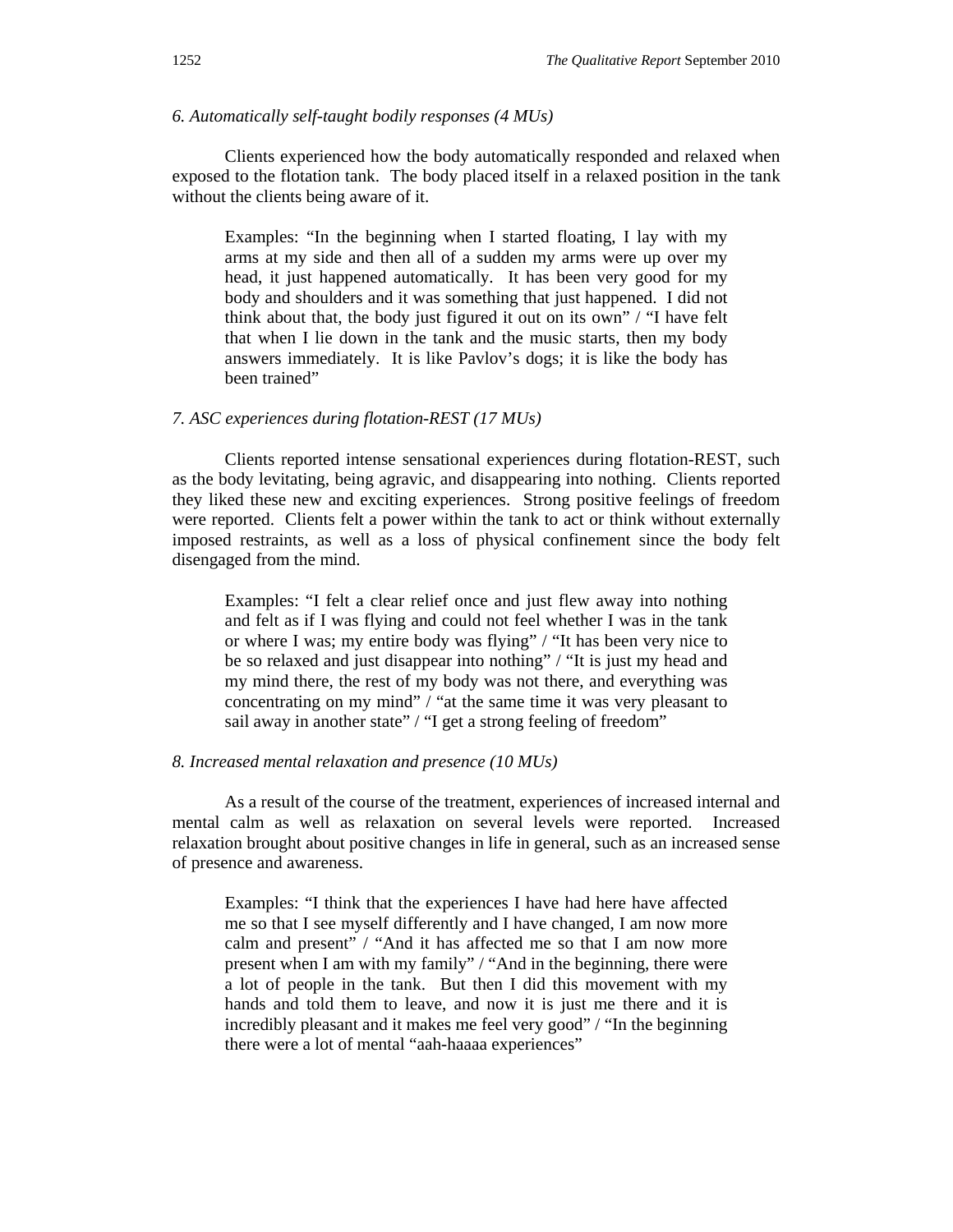*9. Reduced thought-processes and equanimity during flotation-REST (9 MUs)* 

Clients reported of an ability to influence or manipulate thought-processes in order to reduce levels of agitation and anxiety; this in turn generated a sense of equanimity. Clients also reported an acquired ability to achieve these effects during flotation-REST. Further, the clients were able to focus their minds on one thought for much longer in the tank than they were in everyday life. This was an increasing effect during the course of treatment.

Examples: "Today I had a very pretty tulip between my toes that I was laying and thinking about. So I focused on that and it made me feel good" / "You can keep a thought for very long now and I can focus on one thought and its solution and it stays for a long time. Otherwise, I think that I can have 47 thoughts in my head at the same time, but here it stays much longer" / "What is fascinating, is that the thought process turns off automatically" / "I have this aim to let go of my need for control. Then I come here and relax completely and then I am ready to talk about it without having a lot of garbage in my head"

#### *10. Physical relaxation (17 MUs)*

Clients reported that levels of physical tension diminished gradually during the course of treatment. The degree of physical relaxation was superior to any previously experienced level of relaxation. Further, reports were made of the capacity to deliberately influence stress and tension in the body toward a relaxation and tranquility. Finally, clients reported that the physically relaxed state during flotation-REST was achieved effortlessly.

Examples: "The last couple of times I was floating, it was very relaxing and my body was in some sort of hibernation" / "and I can decide to reach this relaxed state" / "every time I am in the tank, my legs and arms and entire body is in an extreme kind of relaxation that does not happen otherwise" / "and then I think that it is fantastic to have the possibility to lay in the tank and relax" / "it is a very nice method because you do not have to force yourself to become relaxed, it just happens. It comes to you"

## *11. Different experiences during flotation-REST (8 MUs)*

Despite clients' continual perception of flotation-REST as a positive experience, the levels of mental and physical relaxation fluctuated from time to time. Reports were made of certain expectations of the anticipated flotation-REST opportunity and of clients' surprise that floating could result in completely different experiences than those expected. Further, reports were made of various positive feelings during flotation-REST, such as happiness, peacefulness, or leisureliness.

Examples: Even though it can be different from time to time, you still achieve a difference in relaxation even though how big a difference can vary" / "and then there were a couple of times when it was very deep relaxation and then I thought it would be that way. But then it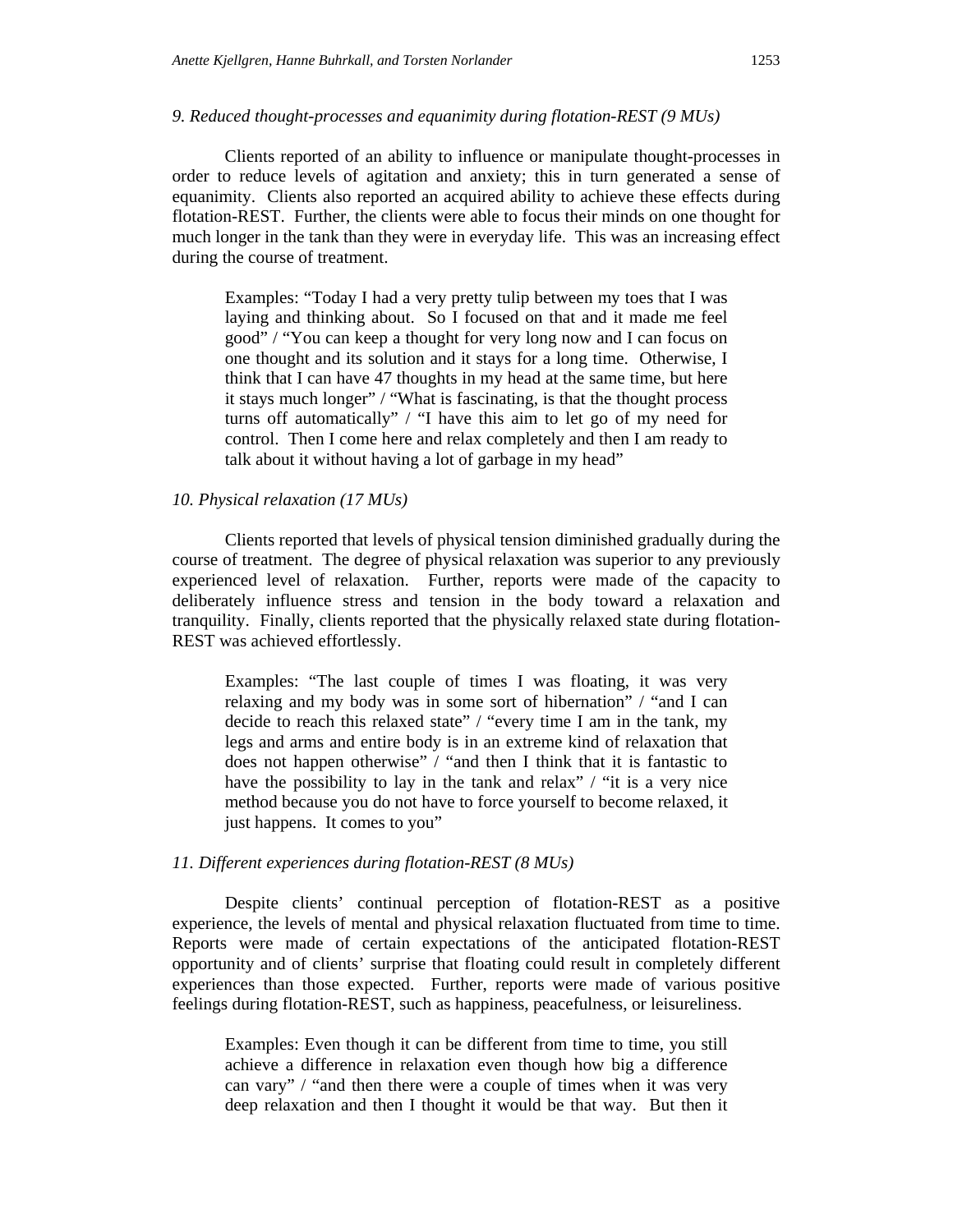was extremely relaxing again and it has been like that" / "But there are kind of different levels of relaxation"

#### *12. Relaxation from the tank extends to everyday-life (16 MUs)*

Experiences of physical relaxation during flotation-REST have revised the clients' levels of physical tension toward a more healthy and appropriate level. This alteration was initiated and implemented in several steps. First, clients experienced an awareness of the variety of levels of relaxation due to experiences in the tank. Second, clients described how they became observant of different levels of tension in their everyday lives. Third, reports were made of an effortlessly learned ability to associate and apply the sense of relaxation from the tank to everyday life, when clients felt tense. They deliberately could manipulate the body toward a relaxed state. Finally, as an increasing effect over the course of treatment, reports were made of a generally lowered level of physical tension.

Examples: "I have become aware of thinking how to relax" / "at home I experience that I can control the level of physical relaxation and that I have become aware of the kinds of levels of different relaxation that there are" / "and I wanted my body to learn to relax on its own instead of me manipulating it to be relaxed. I feel that it happens a lot faster now." / "I think that the level of physical tension has lessened"

## *13. Positive changes observed by others (7 MUs)*

Clients reported of individuals in their environments observing positive changes among them during the course of treatment. Positive changes were mainly observed by significant others such as spouses and children who described the clients as becoming generally more positive and optimistic, and as being better parents or spouses during the course of treatment. In addition, clients reported that colleagues observed positive changes such as increased well-being.

Examples: "I believe that my wife is seeing a difference too, she mentioned that yesterday" / "I think that my wife has experienced a difference with me and I assume that others have noticed it too" / "and my husband describes that he thinks that I have changed" / "and I have been better, they say so at home" / "and my kids probably think that I am a better dad now"

#### *14. Enhanced cognitive capacity subsequent to flotation-REST (6 MUs)*

Subsequent to flotation-REST, clients recognized a superior capacity to structure and focus their minds and thoughts, contradictory to everyday life when the character of thoughts could be more disordered. Increased levels of creativity as well as and enhanced ability to articulate and formulate significant issues were reported. Reports were made of great fascination and satisfaction with this capacity.

Examples: "and I was fascinated that I was so structured after flotation" / "Then, I am better at formulating things after flotation" / "and I think it is because I am more relaxed after flotation that I feel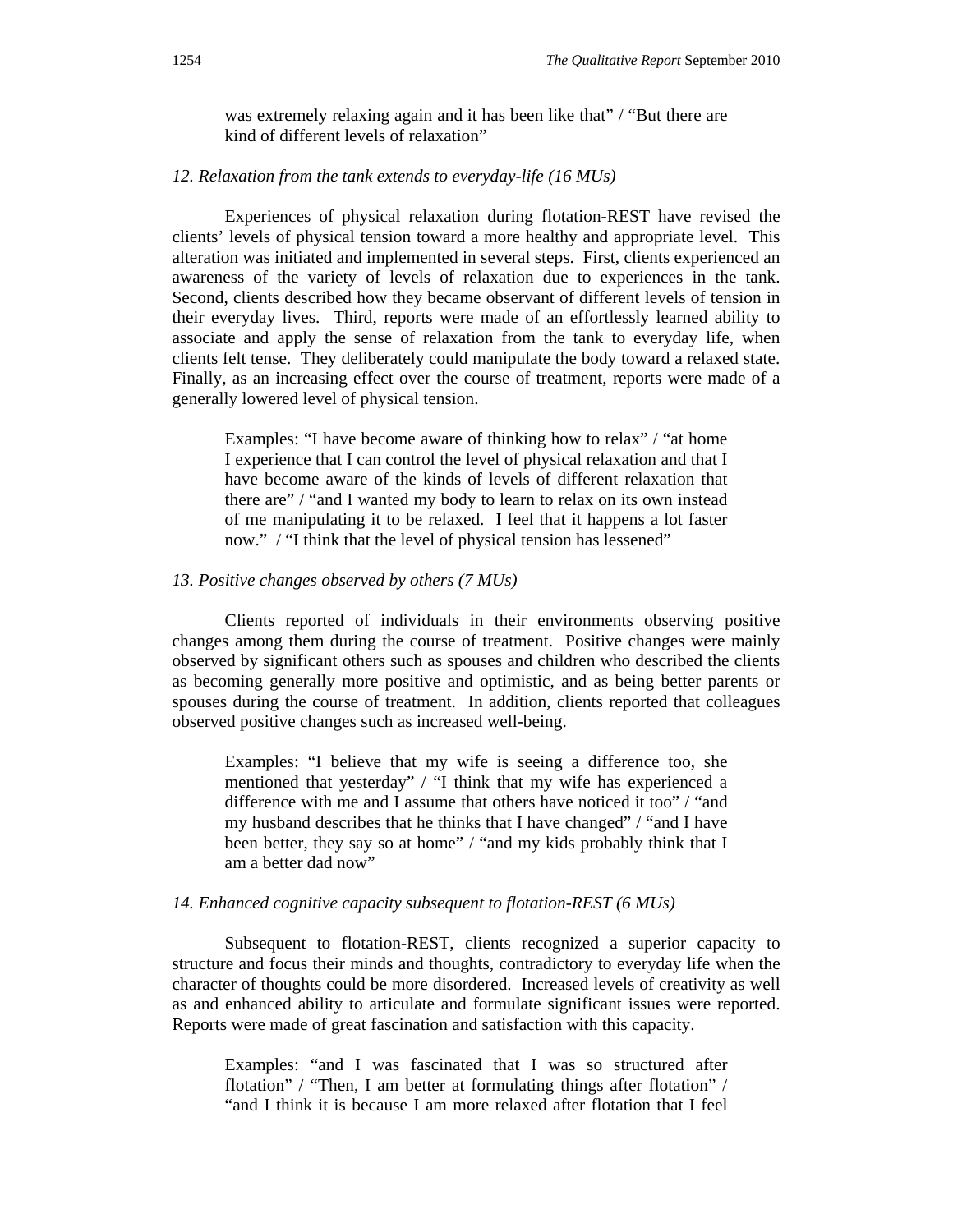that I can think and have the time to think before I talk" / "It is only a couple of hours after flotation that I am better at formulating. So sadly, it does not last for that long but it is very pleasant when it is there" / "the thoughts are creative" / "there is nothing unimportant in your mind afterwards"

#### *15. Coping with and taking control over one's thoughts (14 MUs)*

Clients reported of an acquired skill to focus on, cope with, and control one's thoughts on several levels; such as an increased awareness of thought patterns, as well as an ability to focus on one thought much longer in the tank as well as in everyday life. This, in turn, brought about a capacity to control one's thoughts rather than unknowingly being controlled by them. Further, the ability to control one's thoughts brought about positive changes in life in general, such as sense of trust in oneself and the future, as well as a knowledge of the strength embodied in the individual to improve one's own situation. These effects accumulated through the course of treatment.

Examples: "you can keep a thought for a very long time and can focus on the thought and its solution. It stays there for a long time. Otherwise I think I could have 47 thoughts in one minute, but now they stay longer" / "and it is a very strong tool, the insight that you can control your feelings and level of relaxation" / "It is this insight, that I have a lot of power and can control instead of just follow the stream" / "it is so good for me to finally be able to control my thoughts"

## *16. Observing a transformed self-image (11 MUs)*

Experiences during the course of the treatment have revised clients' perceptions of themselves and clients reported observing this transformation. Clients emphasized that this transformation not only affected the clients' self-images, but also their actual behavior. The clients perceived their changed self-image as a positive experience. However, clients reported of unpredicted insights of the self that were troublesome to accept.

Examples: "You get a whole new image of yourself and, you know, that is a little difficult" / "It is positive, but it gives me a totally new image of myself that I am not used to" / "But one thing is for sure, I am not the same person now as when I came here the first time" / "it is a huge process to dare to see yourself differently" / "It is amazing to see yourself differently, and this is just the beginning"

#### *17. Influence on dream patterns (6 MUs)*

The clients made descriptions of changed dream patterns. They began remembering their dreams during the course of treatment and they reported significant changes in the content of dreams as the course of treatment progressed. Clients used the dreams, which were now relevant and meaningful to them, as instruments of personal development during the course.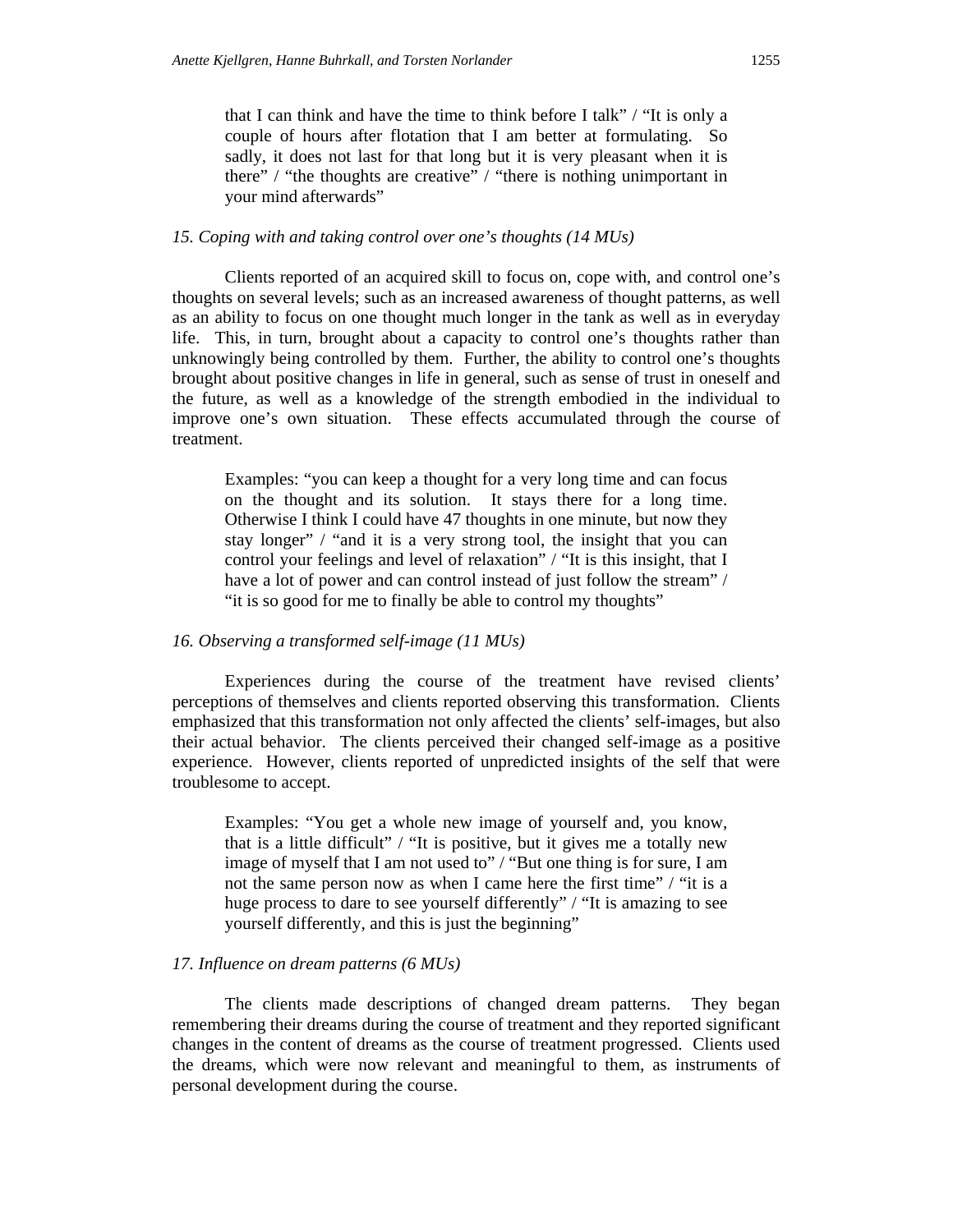Examples: "It is so nice to wake up in the morning having had a dream you can relate to" / "since I started floating I now remember my dreams. Besides, my dreams are now relevant to me" / "before I started floating, if I had been dreaming, it was extremely odd. I was thinking, what kind of dream is this? Is it me who makes this up?"

#### *18. Enhanced sleep (25 MUs)*

Clients reported generally improved sleep during the course of treatment, in particular, during nights that followed flotation-REST. The clients experienced an effortlessly relaxed state while lying in bed, as well as a deliberate and unintentional ability to influence the level of relaxation by imitating the resting body position experienced in the tank and composing their respiration. The quality of sleep was enhanced by a deeper, more tranquil sleep, with fewer awakenings during the night, and a sense of renewed energy upon awakening in the morning.

Examples: "and I do not sleep during the day, I do not need that anymore" / "I fall asleep, I have never had problems with that, but I have had my TV as a kind of reason to wake up, so that I can break or distract my thoughts with the TV. I have not needed to do that since I started here" / "Before I started here, my sleep was a disaster. I would go to bed and I was really tired so I did fall asleep. But I would wake up after an hour and be totally awake" / "I fall asleep faster. I do not have to lie there and wait for the sleep to come. So I felt early on that this was an effect"

## *19. The positive influence of flotation-REST endure (7 MUs)*

Physical tension and mental anxiety and stress diminished during flotation-REST. The clients emphasized that these effects were of long duration, which brought about a sense of presence, relaxation, and diminished stress and pain that lasted for several days.

Examples: "the effects last long if you do not work and so, maybe for two to three days" / "The evenings after floating are always very good. Yesterday, I went to football with my kids and you kind of keep that calm sensation" / "The effects of floating last for a long time"

## *20. Pain reduction (5 MUs)*

The clients reported of reduced pain, primarily in shoulders and back. Pain vanished early in the course of treatment and the effect lasted for several days between treatments. Clients experienced pain reduction as an enhancement to life in general.

Examples: "I don't know whether it is stress or my work, but it was the pain that disappeared already the first time I was floating" / "I am so very stiff in my shoulders you know. I must say that it depends on how you work. I had been sitting in a cold draft last Friday, and then I was just floating this one time and the stiffness disappeared"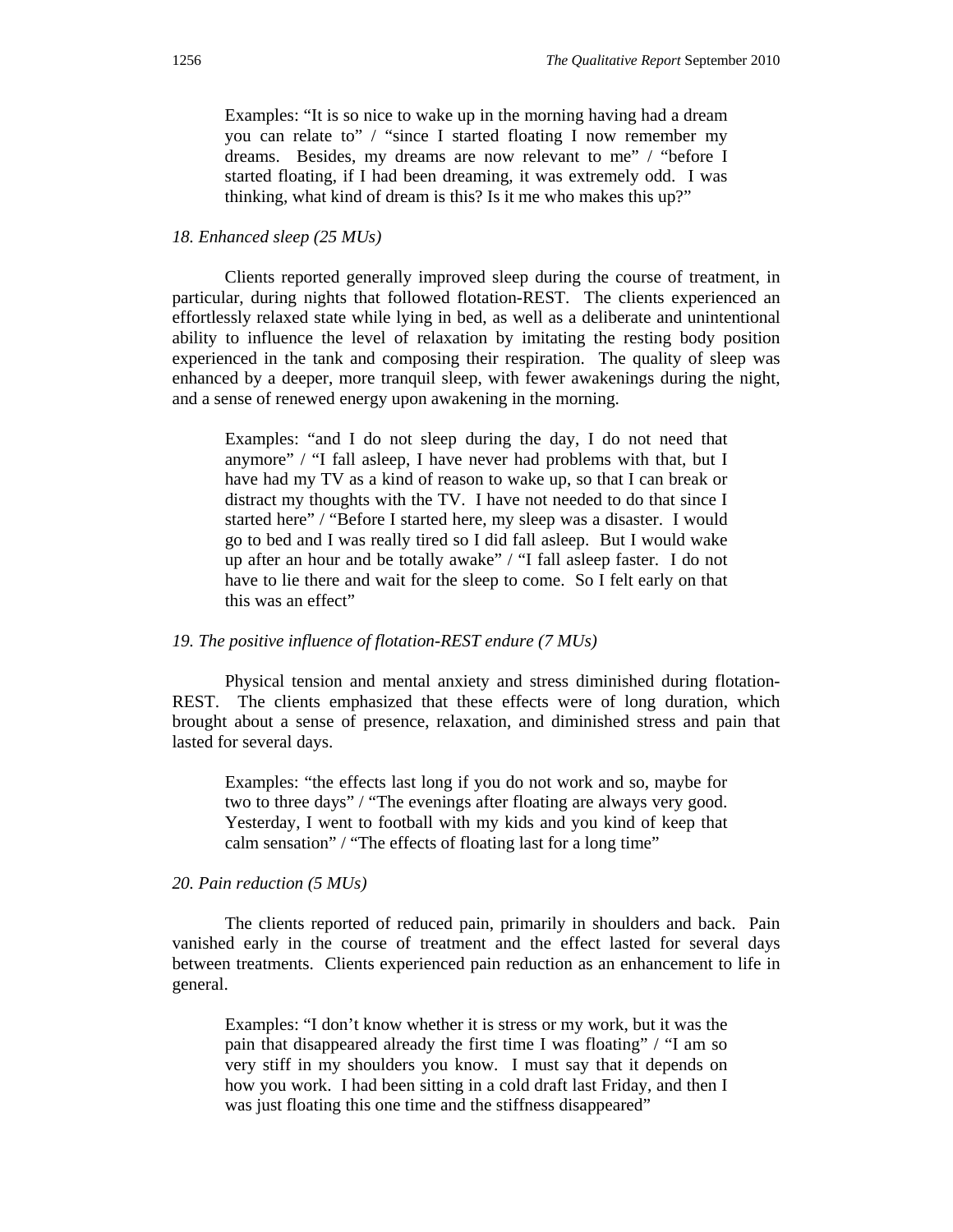## *21. Learned to prioritize oneself (10 MUs)*

Throughout the course of treatment, clients reported deliberately choosing to prioritize themselves on several levels, such as investing time and engagement in treatment, continually incorporating changes resulting from treatment, and focusing on their own lives and interests instead of those of others. Finally, the clients reported that the learned ability to prioritize and engage in themselves provided personal satisfaction and greater self-worth.

Examples: "A good thing is that I now take and have time with myself. I think that is very good" / "and I have started to prioritize myself, so now they don't do whatever they want anymore" / "so I have decided that this spring I don't have the time to do a lot of other stuff but focus on me" / "What is good is that now you just focus on yourself and take the time to come here. That makes me feel good about myself"

## *22. Understanding the reciprocal relationship between body and mind (9 MUs)*

Clients described experiences of the relationship between body and mind. During flotation-REST, clients became aware how their thoughts influence and affect their level of physical tension and distress, and vice versa. Further, clients reported having acquired knowledge in the flotation tank about how to consciously influence their thoughts as well as their levels of physical tension toward a more relaxed state, in the tank as well as in life in general. Finally, clients reported that being aware of mental and physical tension was experienced as a first and essential step towards successfully reforming habituated patterns.

Examples: "and I feel this in the tank, then I feel every time that my body reacts to that, I take too much responsibility and control. I feel where it is in my body, these muscles more and more, and then I become more grounded in myself" / "and I have become more observant of when I get tense and I notice that my respiration then changes. So now I can decide to breathe more calmly and then become more relaxed" / "and you become aware of how the tension feels in the tank and how it affects you here and in other situations" / "and I felt a little now that I was tense in my body and then it is not so good. But it is, however, recourse to know what you feel"

## *23. New way of life (7 MUs)*

 As a result of the course of treatment, clients were able to make significant and desired changes in their lives on several levels. Some such changes included deciding to leave an uninspiring and tiresome job in lieu of activities that provide personal satisfaction, choosing mindfulness and presence over indifferent status symbols, abandoning hectic quests for material happiness and taking up earlier hobbies once again. They also reported diminished annoyance with family and colleagues, a reduced need for control, an acquired ability to not respond or be troubled by insignificant matters, decreased worry about the opinions of others, and altered priorities.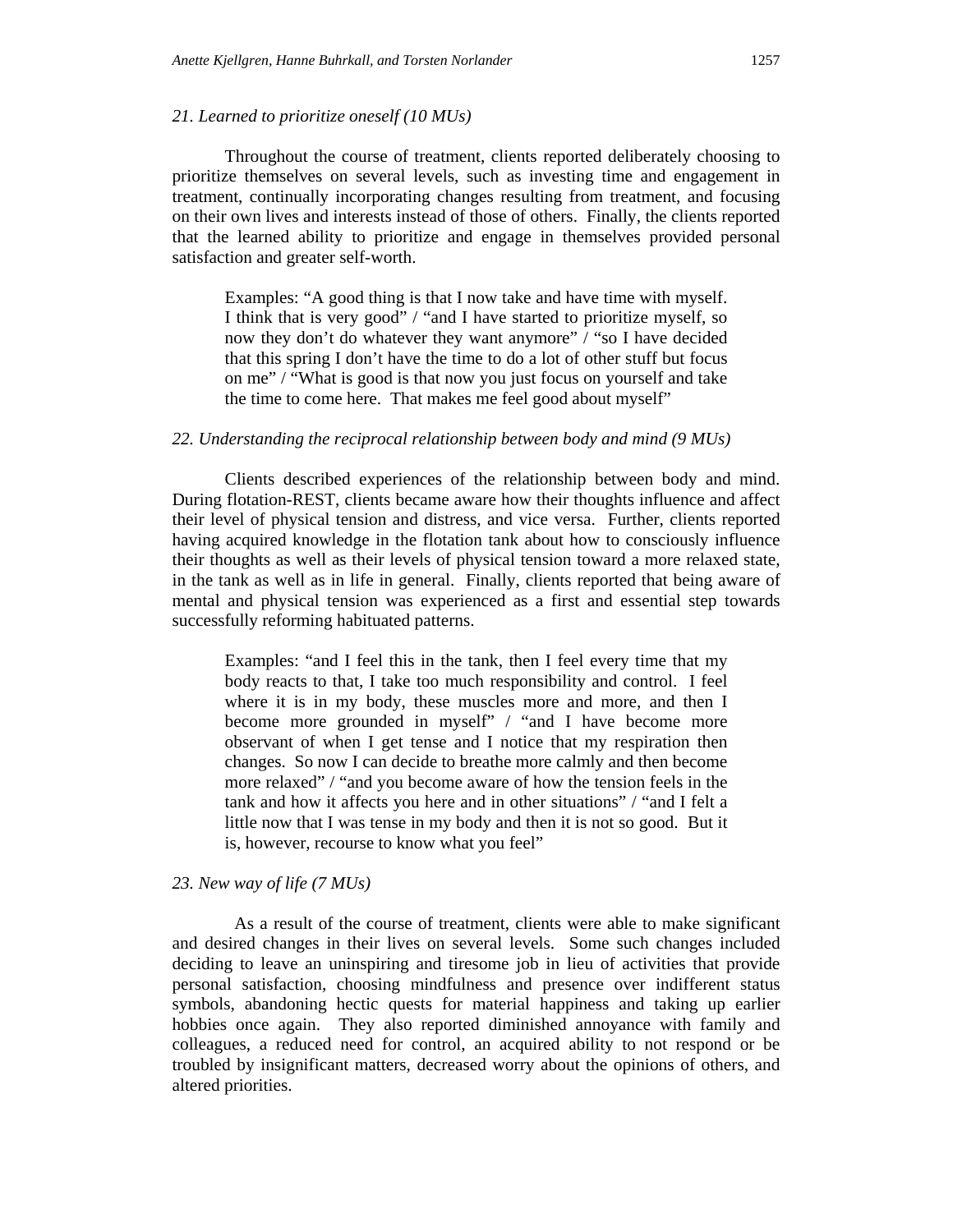Examples: "and I have gone from just saying how I want to live my life to now feeling that finally this has become my way of living" / "and I have decided to leave my job and start doing something that I enjoy. Yes, I have started working out and I want to start photography" / "and I have radically cut back at my job and that is good for me" / "now I just focus on the important stuff in life instead of controlling and being irritated by people"

### *24. Learned to say no and disregard the opinion of others (16 MUs)*

Clients described an enhanced ability to disregard explicit and implicit expectations of others. The clients learned throughout the course of treatment to not respond to or be bothered by insignificant matters such as unmotivated criticism or unrealistic requirements at work. Moreover, they also reported an internal strength and self-worth that gradually developed, which in turn helped clients say "no".

Examples: "I wink at a lot of unimportant stuff now" / "and I have said "no" to working more than 15 hours and I have become much stronger that way" / "and it is very troublesome to be controlling all the time and I just don't give a shit about that anymore. If someone is late at work or doesn't do their job, I just don't care anymore" / "but most importantly it is this thing that I now just smile when people criticize me. And I think, "yes, yes, you are really stupid but I am choosing to be like this" / "I cant walk around and be bothered by the opinions of others anymore. I just can't manage to do that now"

## *25. Altered everyday life and approach to life (14 MUs)*

As a result of the course of treatment, changes appeared on several levels in the clients' personal lives, such as no or fewer conflicts/arguments with the family, a diminished need for control at work as well as at home, less irritability and annoyance with insignificant matters and specifically, a more appropriate response pattern in general. Further, they also reported a more optimistic view of the world.

Examples: "and I have had almost no conflicts at home since I started here" / "I am not as annoyed as I used to be, I used to be upset even by small things" / "I reminisce that I do not respond to things that I used to respond to" / "Sometimes I feel absent from the surroundings in a good way, because you cannot engage in everything. Then I will have the strength when the day comes when I need to be present" / "Now I am trying to be more present at home when I am with my family"

#### *26. Familiarity with flotation-REST (6 MUs)*

Clients reported diminished expectations and curiosity concerning flotation-REST. Moreover, while clients still enjoyed and appreciated the flotation-REST occasions, they did describe feelings of satisfaction and a consequently reduced need for flotation toward the end of the course of treatment.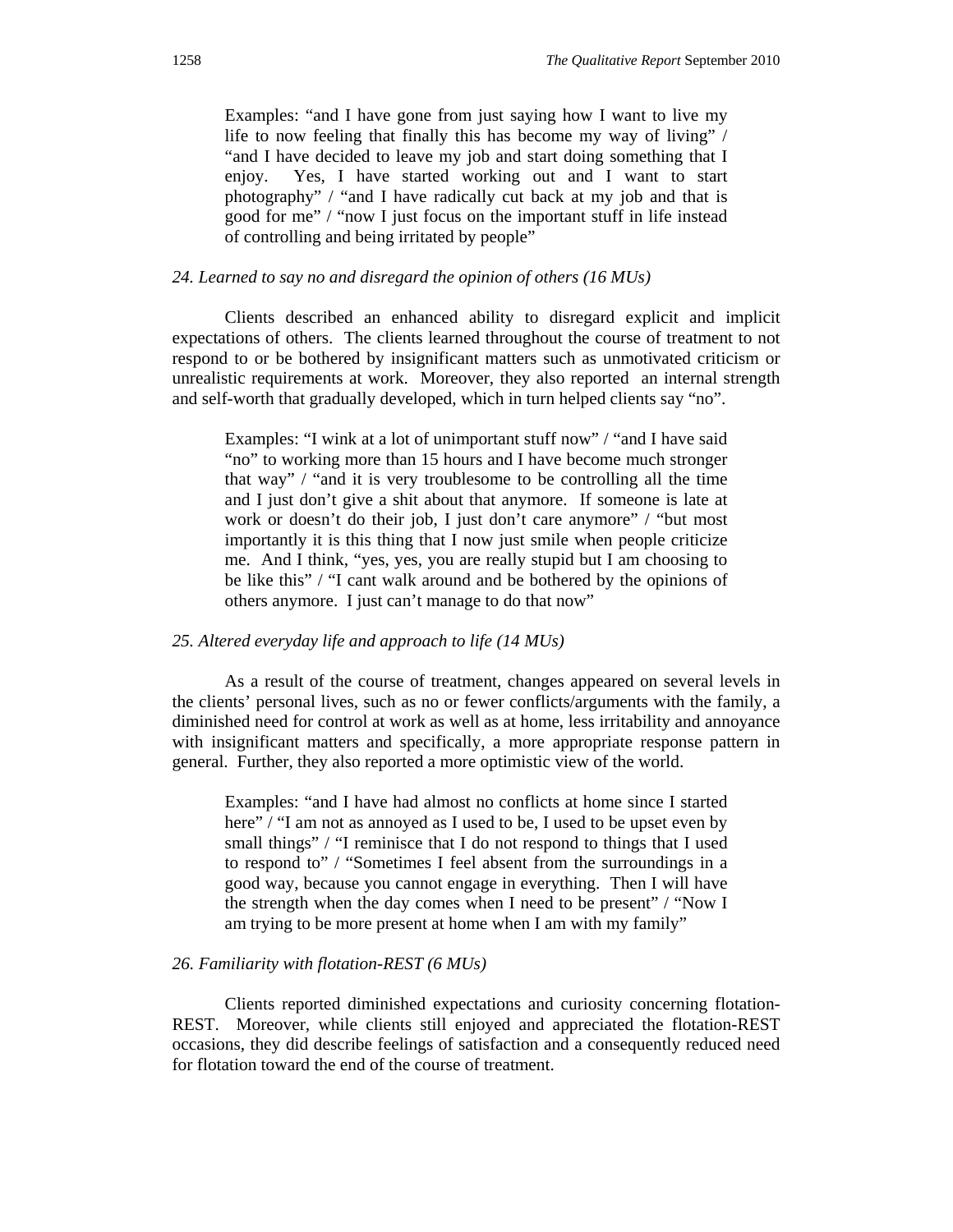## *27. Demanding hard work and experiences (22 MUs)*

Clients described difficult experiences during the course of treatment were made, such as anxiety or stomachache when defense mechanisms were lowered in therapy. Moreover, the clients pointed out that a significant amount of hard work as well as investment of time, willpower, and mental activity was required in order to progress and achieve the desired changes. Finally, clients described that they were prepared for hard work and difficult experiences when they agreed to participate in the course of the treatment. Hence, they accepted this and were aware of the need for this process in order to develop.

Examples: "I have never talked with another person the ways I talk with the psychologist, so when we enter this shell that I have built up over all these years, it is scary. Then, I cannot be alone in the tank after I have built up this shell for many years" / "After a couple of weeks, I got this stomachache, and I think it was because of what I had to go through with the psychologist. It was some kind of anxiety-ache, but it has gone now" / "It can be very difficult at the moment, but things have to come out in the light. So that even though it does not feel good at the moment, in the long term I think it is good"

# *28. Thoughtful of the forthcoming eventualities (6 MUs)*

Toward the end of the course of treatment, clients were thoughtful concerning the extent to which the treatment, when completed, would be incorporated in their lives. They considered how their personal progress would proceed without regular flotation and therapy sessions. Finally, they expressed optimism regarding continual development of the initiated changes.

Examples: "but now it feels like it is okay to stop here and digest everything that has happened here, and kind of see where this will take me" / "but it is difficult and I do not know what will happen now, but I think that I will be feeling better" / "maybe you need to get some distance now from all of this, so you can see how you have changed afterwards"

# *29. A long-lasting process (14 MUs)*

Clients described the course of treatment as a long process with no noticeable end, where personal benefits and positive experiences successively accumulated. Further, the clients also experienced the course of treatment as initiating their personal development. Hence, the progress of development was anticipated to continue subsequent to the course of the treatment.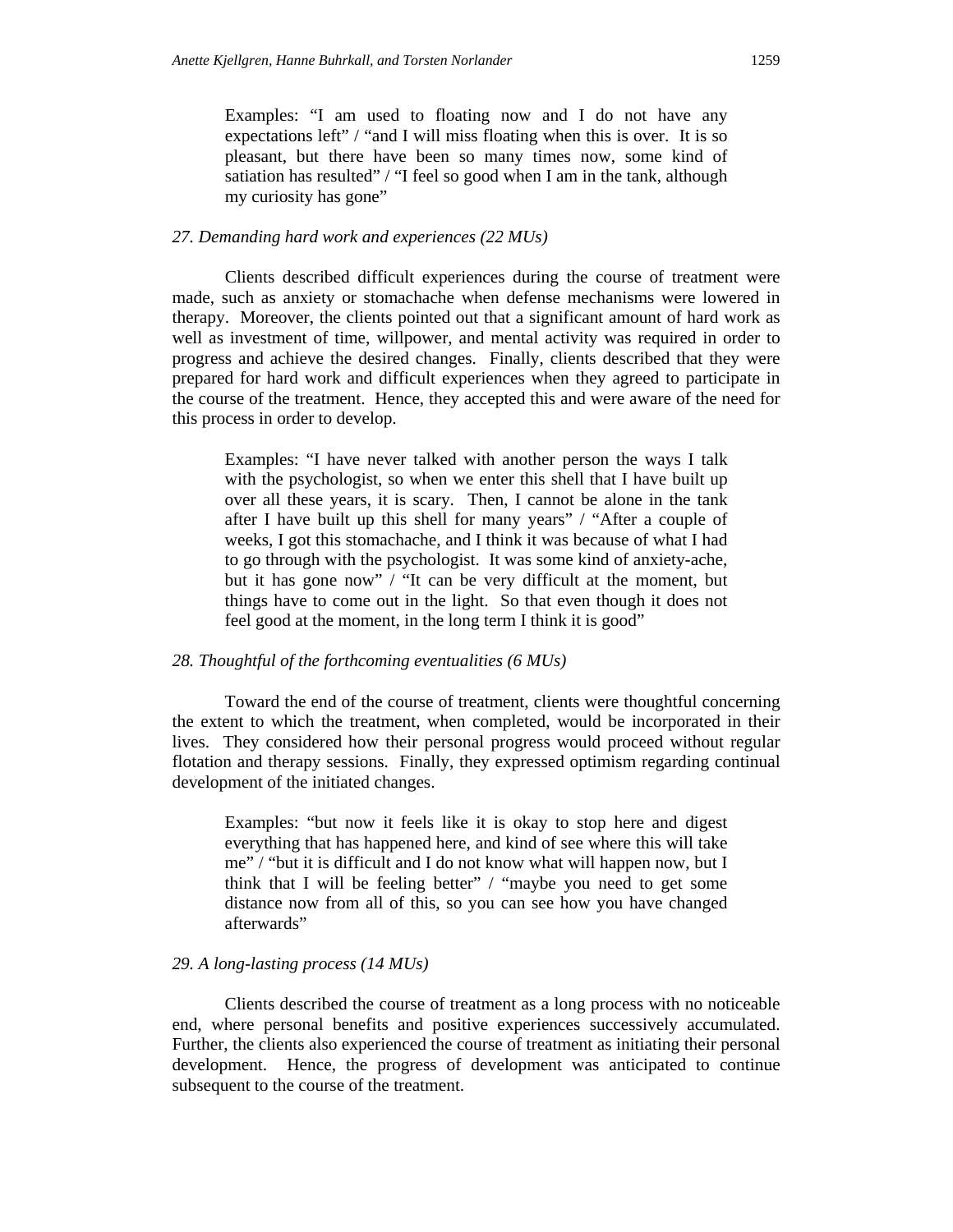Examples: "I think that life has more to give to me now" / "I still have a long way to go before I find myself, and it is more than 30 years that I have lived this way. So I know that it will take time" / "I am not worried to come here, the anxiety comes afterward. But that is okay because that is what I need to work with, and it does not happen by itself. It probably will take longer than I thought" / "it feels like everything is a long, long, long process that has been moving toward the right direction upwards. So and then the good things have been added to one another" / "but this is just the beginning of all changes" / "but it will take time to change and there are still some setbacks, but they are not as frequent as they were before"

## *30. General satisfaction with participating in the course of treatment (26 MUs)*

Clients reported how participating in the course of treatment was experienced as meaningful and profitable. They also reported a more positive view of the future, achieving aims established prior to treatment, and a general improvement in quality of life and approach to life. Based on their experiences during the course of treatment, clients have revised their self-perceptions [or self-assessments] and their behavior, initiating a transformation of their thoughts and actions toward more wholesome, appropriate behavior, and less self-destructive behavior. They also reported feelings of satisfaction both with the treatment and with the personal growth yielded.

Examples: "To me it has been really meaningful to participate in this and it feels like a gift, a really nice gift, and it has been so very pleasant I think" / "and it is so incredibly good, this, and it is so good for me" / "In general, I am feeling so much better now and I am a better person now" / "It has been an amazing experience and I have gained so much from it" / "over many years, I have sought different kinds of help for my problems. But I have never felt that I have been better -- like I am now" / "I have definitely reached my goals"

## *31. Positive experience with conversational therapy (34 MUs)*

The participants emphasized that the psychologist was appreciated as a guiding resource in their personal psychological journey. They also reported that they perceived the psychologist as being adequately competent in stimulating clients to gain awareness of and insight into problems and solutions, this due to the psychologist's ability to mirror clients. The psychological talks were, however, occasionally associated with anxiety, when a lowering of one's personal psychological defense mechanisms were involved. Finally, the clients reported having received substantially specific psychological instruments to apply in everyday life.

Examples: "He has a fantastic ability to make you really see yourself and you know that he lets you find out on your own what is wrong, he just asks questions" / "It becomes my knowledge immediately, it is not like he tells me how things are, so it is my knowledge" / "what I have talked to the psychologist about and received some different tips to think about involve being more present, and I use these" / "but when I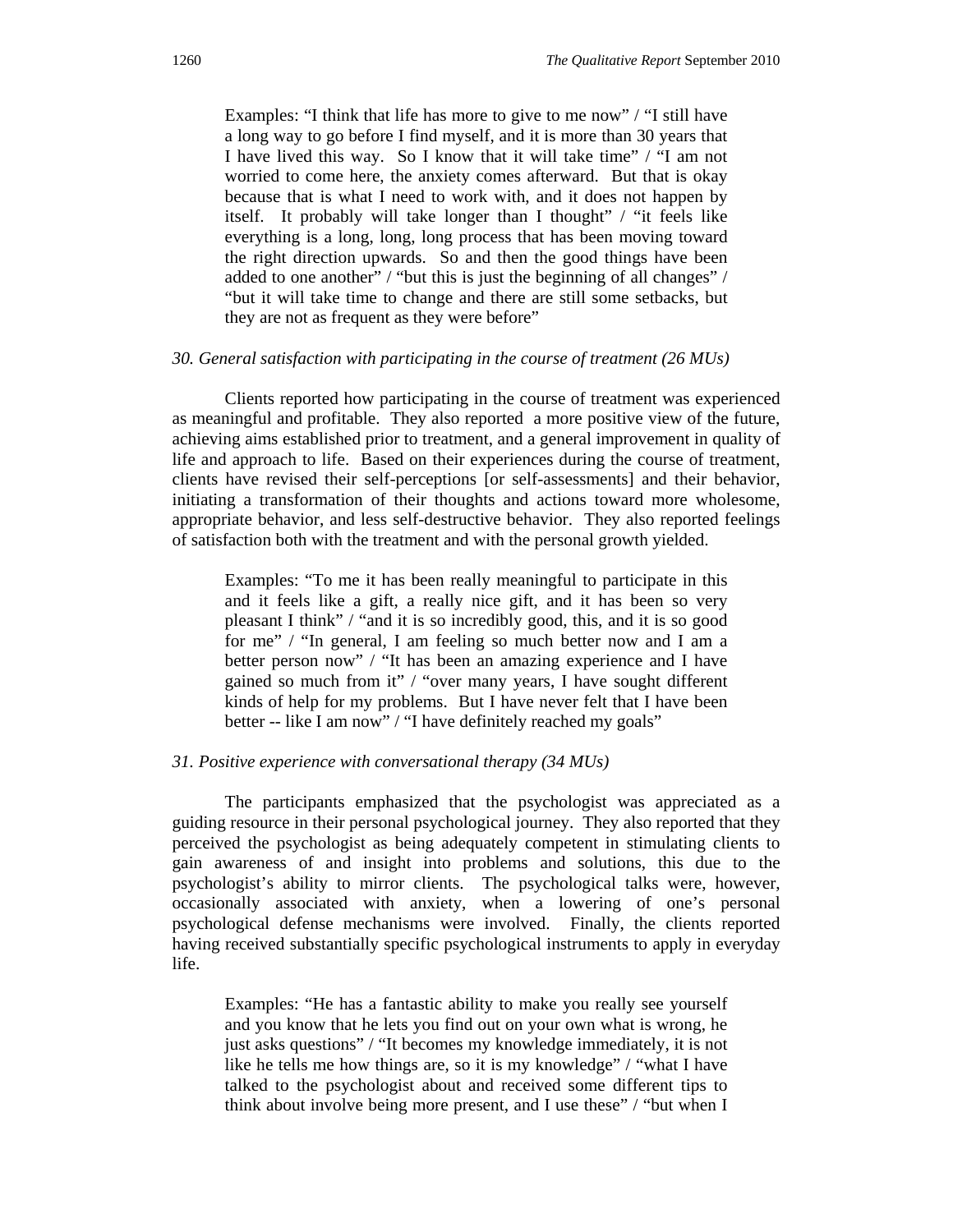talked to the psychologist and he asked questions, then I could see the reasons why I felt the way I did, instead of just trying to treat the symptoms" / "I am never worried about going to the psychologist. It is afterward that it is difficult, when some things come up"

#### *32. The combination of flotation-REST and conversational therapy (28 MUs)*

The client viewed the two treatments as a mutual reinforcing combination of treatments on several levels. Flotation-REST seemed to enhance the conversational therapy due to the generally relaxed state induced during flotation-REST thereby speeding up processing of the conversational therapy; and the explicitness of thoughts, feelings, and behavior. Finally, the clients reported generally substantial satisfaction with the mere combination of flotation-REST and conversational therapy.

Examples: "I get more out of conversations with the psychologist after I have been floating. To me this combination seems so right" / "and when you totally relax in the tank, then you are ready to talk about your problems because you are open and relaxed and do not have junk in your mind" / "I think that I get more focused and not so shaken in the tank if I have spoken to the psychologist immediately before" / "and I think that the combination of the tank and conversation has helped me let go of the need for control" / "then I have to say that to both float and talk with a psychologist has been very useful for me, I have been able to express certain things."

#### **Discussion**

The aim of the present study was to understand the the beneficial phenomenon following the experiences and psychological processes initiated through a series of treatments combining relaxation in a flotation tank with psychotherapy for persons suffering from diverse ailments as chronic fatigue, depression, pain and/or anxiety (commonly referred to as *burn-out syndrome*). The participants noted many far-reaching, beneficial effects. Some of the most notable were thorough positive psychological transformation and development, as well as increased body awareness, improved quality of sleep and reduced levels of pain. In addition, treatment in the tank was perceived of as pleasant and comfortable. The psychological work with conversation therapy was simultaneously experienced as demanding and rewarding work over time. The results from this study support existing flotation-REST protocols and an earlier study by Åsenlöf et al. (2007).

#### **Direct Experiences During Flotation**

This theme includes various experiences and insights gained during flotation-REST (categories: 5, 6, 7, 9, 11, 22). Deep relaxation and altered states of consciousness were induced, with experiences like feelings of flying, entering a state of "nothingness" and feelings of distinguishing the mind from bodily limitations. Experiencing how the mind and body are separate entities gave rise to insights concerning their close connectedness. A heightened awareness of physical sensations of breathing patterns and bodily responses were noticed, as was an augmented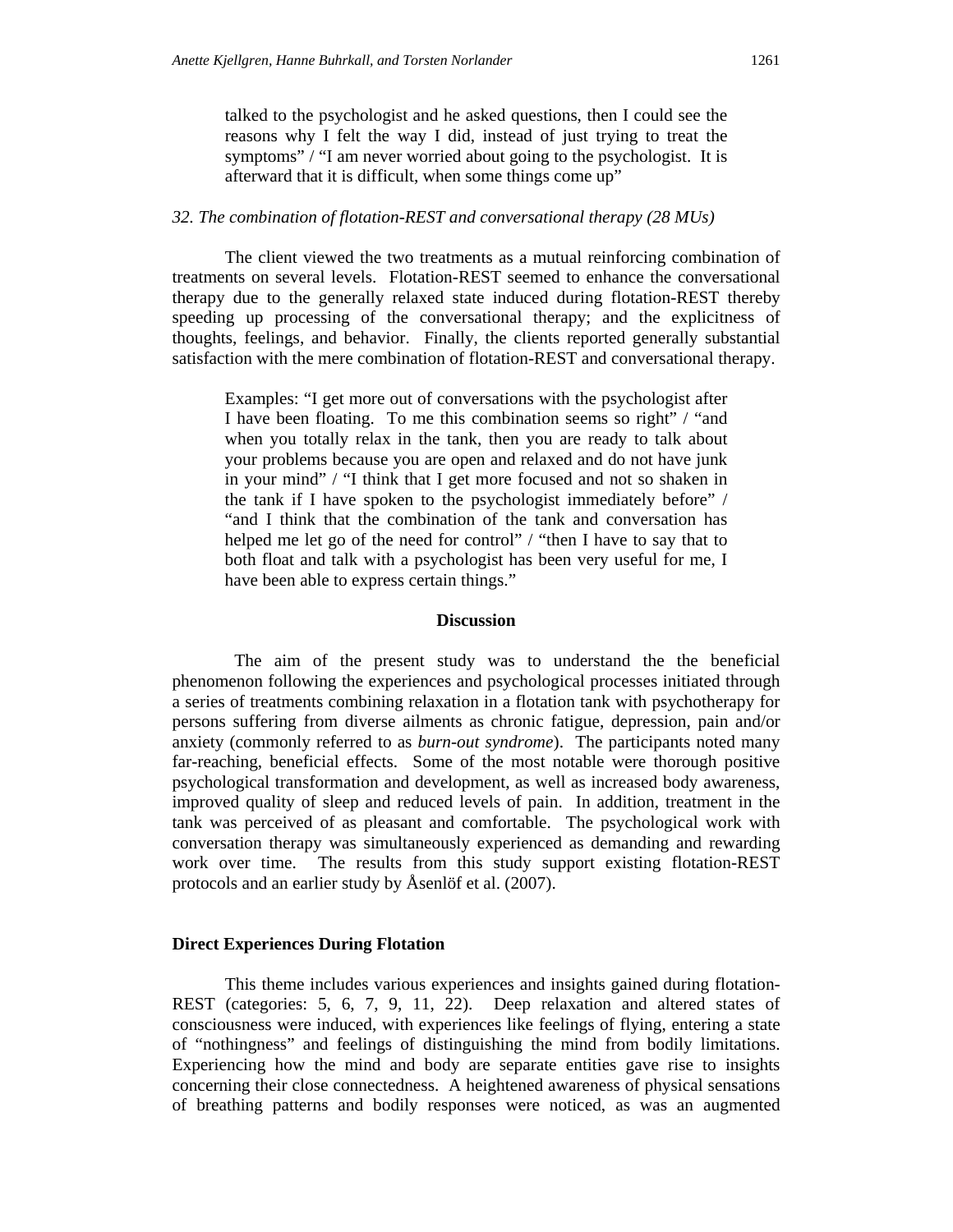awareness of body image and body processes in general. Also a deep physical relaxation, as well as mental relaxation with fewer thought processes were achieved and were greatly appreciated. The induction of altered states of consciousness (ASC) during the flotation sessions are in line with earlier studies (e.g., Kjellgren, 2003). Participants' increased awareness of bodily processes such as breathing and muscle tension seem to have contributed to a meaningful reduction of stress in daily life.

 In earlier studies (e.g., Bood, 2007; Kjellgren, 2003) featuring flotation-REST alone, experiences of increased awareness of bodily processes were not as evident as those noted in this study. We therefore would like to suggest that regular psychotherapeutic sessions in connection with deep relaxation from the tank facilitate these capabilities. Clients were encouraged during talks with the psychologist to notice bodily sensations that might emerge. We propose that unusual or novel experiences during ASC, which were greatly welcomed by participants who expressed delight with these experiences (e.g., It has been very nice to be so relaxed and just disappear into nothing), in some way may have contributed to the beneficial effects described by the clients. This is in accordance with an earlier study by Åsenlöf et al. (2007).

## **Effects Due to the Treatment Sessions**

The second theme (categories: 8, 10, 12, 14, 17, 18, 19, 20) comprises experiences of effects due to the treatment, as well as how these effects last beyond the sessions and extend into daily life. Considerable deep relaxation and stress reduction were acquired, and participants experienced that they gained control over their levels of tension. They also experienced that they could influence tension levels in their daily lives; participants were fascinated with how deep rest could so effortlessly be achieved. Enhanced quality of sleep was reported, where participants could apply the deep relaxation learned in the tank in order to more easily fall asleep at night. Nighttime sleep was experienced as more deep and undisturbed, and participants awoke feeling more rested, with more energy in the mornings.

One of the problems clients experienced before the treatment program started was a very heavy fatigue that did not disappear despite how much they rested or slept. The experience of re-gaining energy was experienced as an enormous improvement in their life situations. Even dream content changed and was experienced as more relevant and meaningful; content was seen as a potential tool for use in the personal development process. During the conversational therapy sessions, dream content and meanings were often discussed. Pain and stiffness in the body disappeared during the course of treatment, which was experienced by participants as an increased quality of life since they previously had been troubled by muscle tension pain. Participants described an increased inner peace and increased feeling of presence. This was accompanied by an improvement in memory and the ability to think, as well as an ability to express oneself better and in a better formulated manner. The positive effects upon stress, sleep, and pain have been addressed previously in flotation-REST studies, but it appears in this study that psychotherapy was one of the components attributing to positive results; participants themselves seem to place emphasis upon it and express it verbally with greater clarity than in earlier studies. This may be an effect of discussing these phenomena during conversation, and also of repeatedly verbalizing their observations.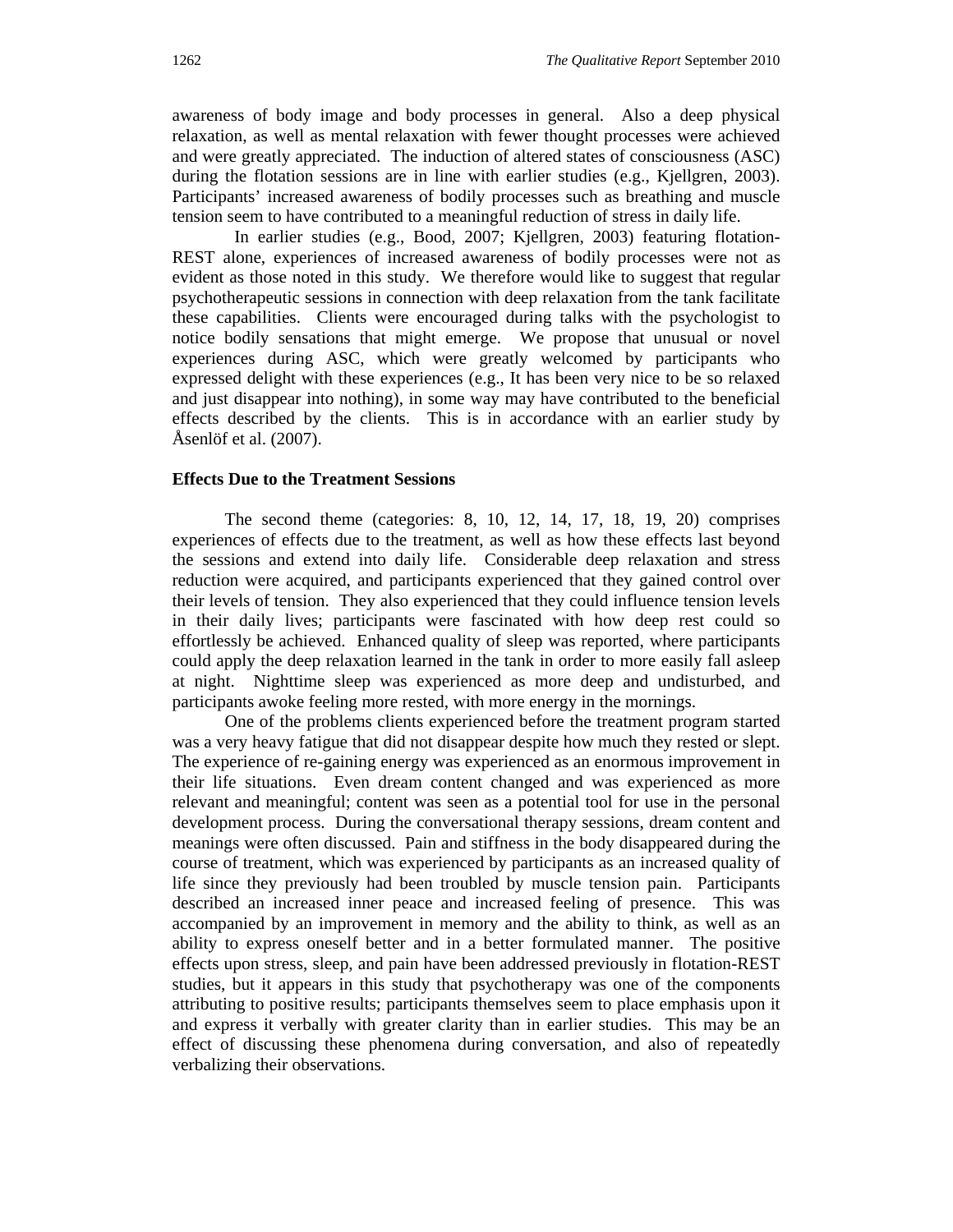## **Psychological Transformation**

The third theme (categories: 13, 15, 16, 21, 23, 24, 25) includes descriptions of psychological transformations on many levels. The psychological insights that were obtained in conjunction with the psychotherapeutic conversations and the floating tank seem to have been integrated in the personality structure during the course of treatment. Clients described how they now are able to say "no" and disregard the unsolicited opinion of others. They find that they are not negatively impacted to the same extent by others' critiques, but feel greater inner security and strength. Further, they describe how they now can prioritize their own desires in a number of ways; for example they report taking up former hobbies again and thereby feeling greater self-worth and satisfaction with life. To gain control over one's way of thinking and to illuminate one's own psychological patterns has led to positive changes in life circumstances. Not only have participants themselves noted these types of changes, but close and significant others such as children, spouses, or partners have noted and pointed out the positive changes that have transpired. These extensive psychological transformations have improved life circumstances and approaches to life in many ways. Clients experience fewer conflicts and irritating situations, they feel a decreased need for control and they have gained a much more positive outlook on life in general. During the course of treatment, priorities have been reordered in terms of values, and clients have gained insight into what is essentially important in life. They now give less priority to the nonessentials of life.

Even in earlier flotation-REST studies good effects upon life circumstances have been noted. But such extensive and powerfully positive effects have not been observed. The psychologist who was used in this study noted that in his 21 years of practice, he had never experienced the therapeutic process to progress so quickly and reach such depths in ten weeks of treatment. He expressed both surprise and joy at seeing such complex life problems and deeply-rooted psychological patterns made conscious within clients so quickly. A suggestion for a future study might be interviewing psychologists treating participants involved in a flotation REST – conversation therapy combination. All the participants themselves chose to float first and then converse with the psychologist after having been given the opportunity to attempt both options. Perhaps pre-treatment in the flotation tank with its accompanying deep relaxation made possible a diminished psychological defense mechanism, possibly facilitating a quick and accelerated psychological process. Clients indicated themselves that they also were surprised that it was so "easy" to talk about important things in the subsequent conversations.

#### **Reflections about the Treatment Program**

The fourth theme (categories: 3, 30, 31, 32) summarizes participants' reflections about the combination treatment. The psychologist was perceived as a resource and a facilitator during their psychological journey. Through the psychologist's ability to mirror the participants, clients were helped and supported in overcoming their problems and finding solutions. They experienced that they had been provided useful tools for handling their everyday lives. Combining floating and conversation was experienced as effective as both methods strengthened and reinforced one another. Clients perceived that the relaxed state that resulted from the flotation sessions facilitated a quick progression in the conversation, arriving at what was important quite easily. The order of floating and conversation appeared to be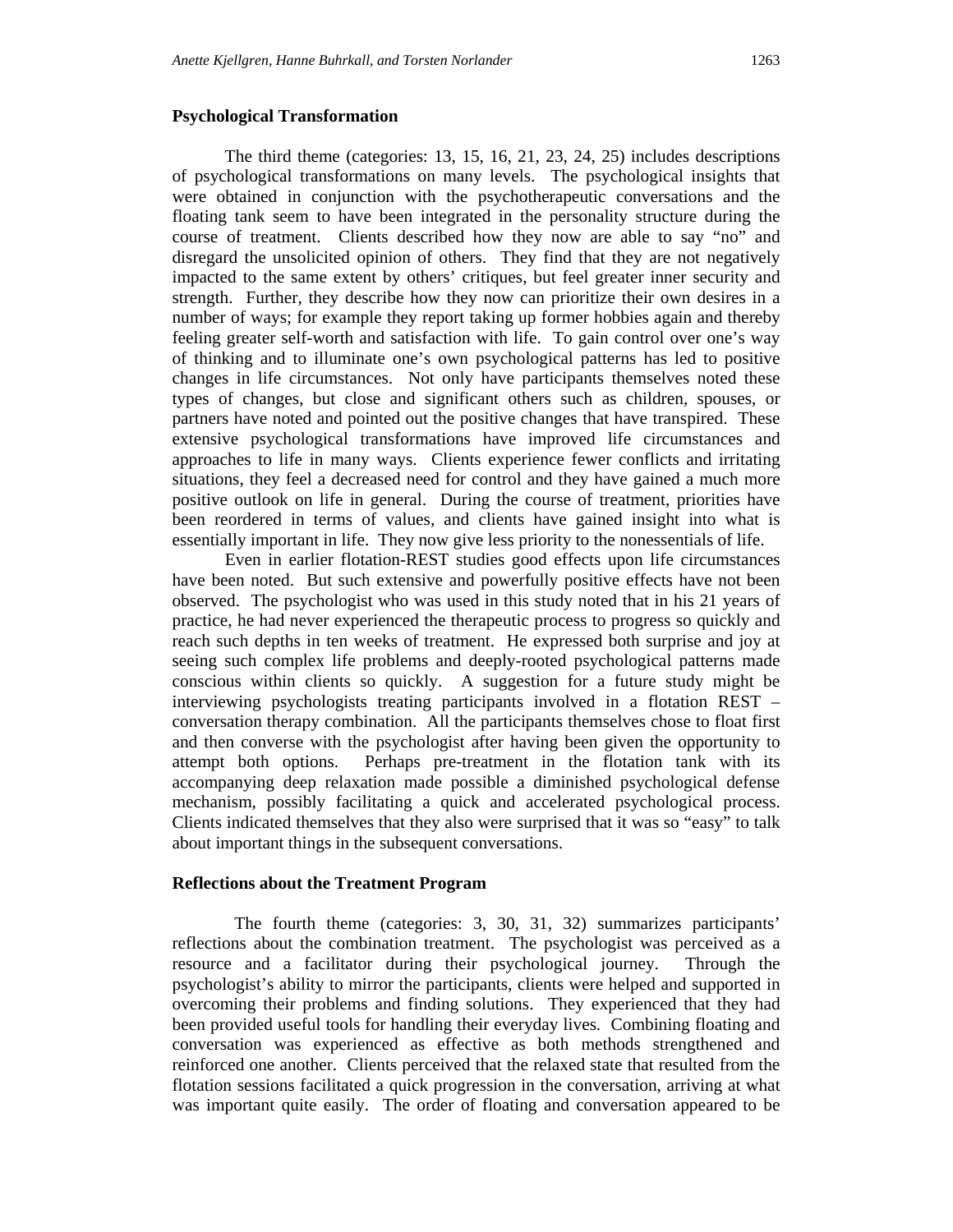important. Clients reported that they experienced it as advantageous to float first and then progress to conversation, as their thoughts then were more focused. To participate in a therapeutic conversation first, and then proceed to the floating tank was not experienced positively. During conversation, clients felt they had opened themselves up, and relaxed their psychological defenses; this, in turn, could result in thoughts that felt overwhelming when a client then was left alone in the floating tank. Clients experienced it as very meaningful to be invited to participate in this course of treatment and described how they had experienced psychological transformation, and in many cases, how they had been able to leave destructive patterns behind them.

## **Demanding and Rewarding Psychological Process over Time**

The last theme (categories: 1, 2, 4, 26, 27, 28, 29) describes how clients perceive that their experiences are part of a journey, a process through time where component parts and desires change gradually as the weeks proceed. At the start of the course of treatment, particular things touched and involved the clients that were different than those things that touched and involved them at the end of the treatment period. Near the end of the course of treatment, clients perceived that the journey was not over, but with excitement and confidence the clients look forward to what will happen in the future. At the start of the treatment, clients were occupied with considering whether they wished to invest their time in the treatment program, what they wished to gain from the treatment, and how to formulate their goals. Clients considered technical questions such as when during the day a client wished to undergo the treatment (morning or afternoon), what water temperature was optimal, or what body position one was to maintain in the flotation tank was important at the start. Then, clients began to note that it was hard work to participate: strenuous and difficult experiences arose with a certain degree of regularity and resulted in temporarily increased levels of anxiety, stomachaches, and general lethargy. Clients noted, however, that the process continually progressed and that the occasional, recurring difficulties were worth the trouble. They noted that positive effects accumulated successively and that a continual, positive process of personal development over time was underway.

Toward the end of the course of treatment, curiosity about what would happen in the flotation tank had abated and clients began to feel secure and familiar with effects of flotation. They still continued to appreciate flotation, but their desire for floating slowly began to decrease as they felt they knew what would happen. By the end of the course of treatment, they looked forward with confidence and optimistic wonder to whatever would happen next. They wondered how all these new insights could best be applied, integrated, and incorporated into daily life and activities; they consistently verified that they had gained many positive effects from the treatment and believed that positive developments would continue even after the conclusion of the course of treatment.

Relations among the five themes are illustrated in Figure 1. In the beginning of the treatment period, clients are focused on the "Direct experiences during flotation," later they start to realize "Effects due to treatment sessions," which gradually give rise to "Psychological transformation." At the end of the treatment program, they realize this was not "the end" but the beginning of something new, and they have a number of "Reflections about the treatment program." The course of treatment is a continuous process over time, whose content and meaning slowly change as time passes by. In the beginning, the process mostly involves practical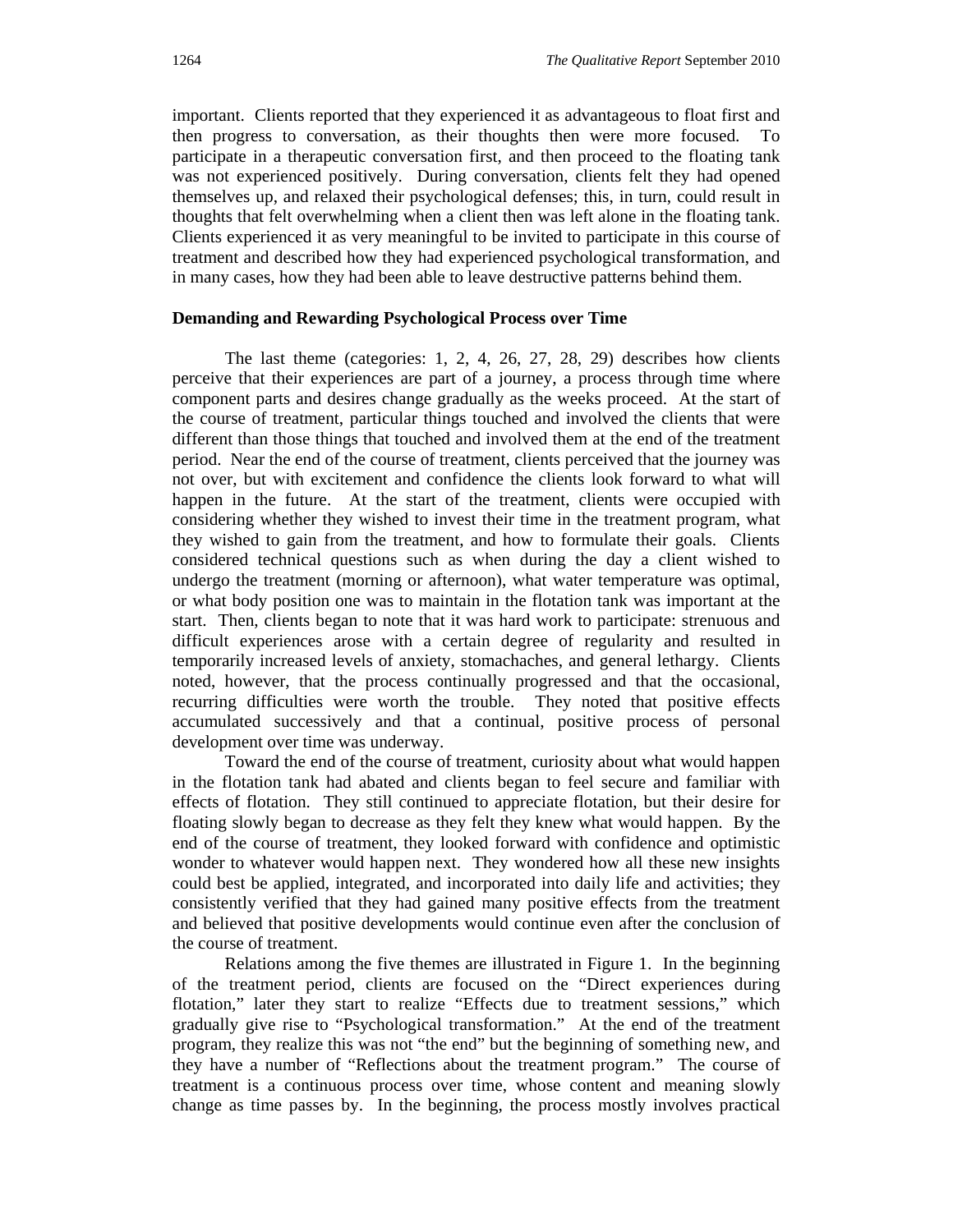things, and focuses upon "if" and "how" they are willing to invest their time and effort in this. Soon they realize that alongside the positive effects, treatments give rise to hard inner work. But this is regarded as rewarding. At the end of the treatment program, reflections both retrospective and prospective are prominent. The last theme, "Demanding and rewarding process over time," incorporates the whole time process of the other four themes. See Figure 1.

*Figure 1.* The relationship across time of the five emergent themes that emerged from the analysis; mirroring the processes from the beginning of the combined treatment program (flotation relaxation and psychotherapy) to its end.



The participants were constantly aware of the "demanding and rewarding process over time" during the whole course of the treatment period. In the beginning participants were most focused on the experiences during flotation; later on in the treatment program, they noticed effects of flotation and psychotherapy session, but also started to attend to psychological transformations. At the end of the treatment, clients reflected about the treatment program as a beneficial therapy.

In accordance with Gunnar Karlsson's (1995) EPP-method of analysis, a new meta-level including all five themes emerged, once the five steps had been applied. During the course of treatment, clients went through a significant psychological development and their quality of life slowly improved, though temporary regressions occurred occasionally. These regressive periods were transitory, and thereupon the positive development continued. This new meta-level can be described as "The Therapeutic Process" as is schematically illustrated in Figure 2.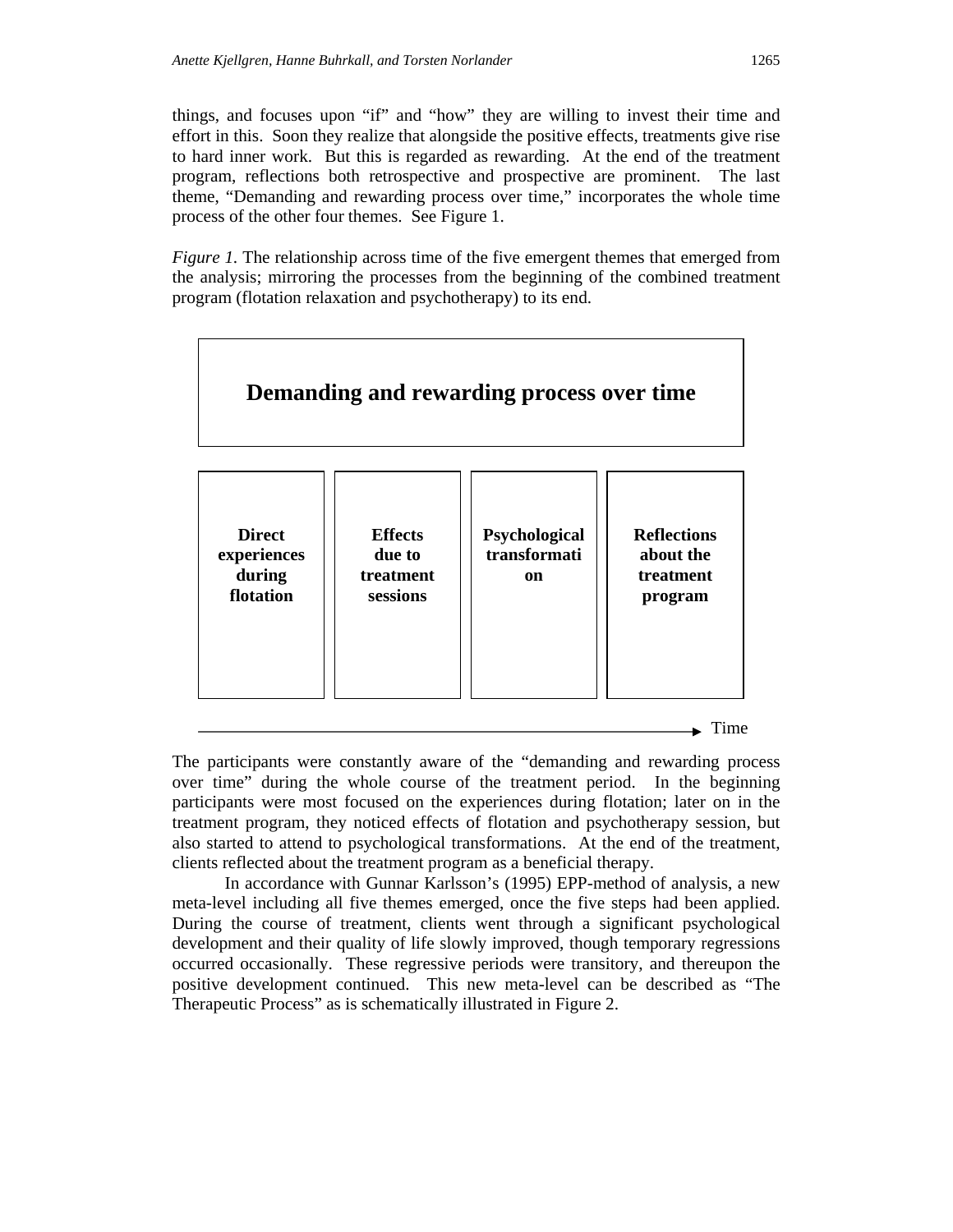*Figure 2*. The flotation relaxation combined with psychotherapy therapeutic process, illustrating how experienced quality of life and psychological development are mixed with transient regressions during the course of treatment.



All participants perceived that they improved considerably during the ten weeks of treatment. Given that all of the participants had sought out medical help at their respective occupational health clinic(s) for symptoms of fatigue and lack of energy, sleeping problems, pain, and problems in organizing daily life, it is very rewarding that such a successful improvement could occur in a ten-week period of combined flotation REST and conversation therapy treatment. At the introduction of the treatment period, all participants were currently on the threshold of full-time disability leave for burn-out syndrome. By the end of the course of treatment ten weeks later, all the participants were so full of energy and strength that neither they themselves nor their physicians' assessed that any disability leave was needed. They all returned to work full-time. One participant in the study decided to quit her job and change positions of employment due to the insights achieved during the course of treatment.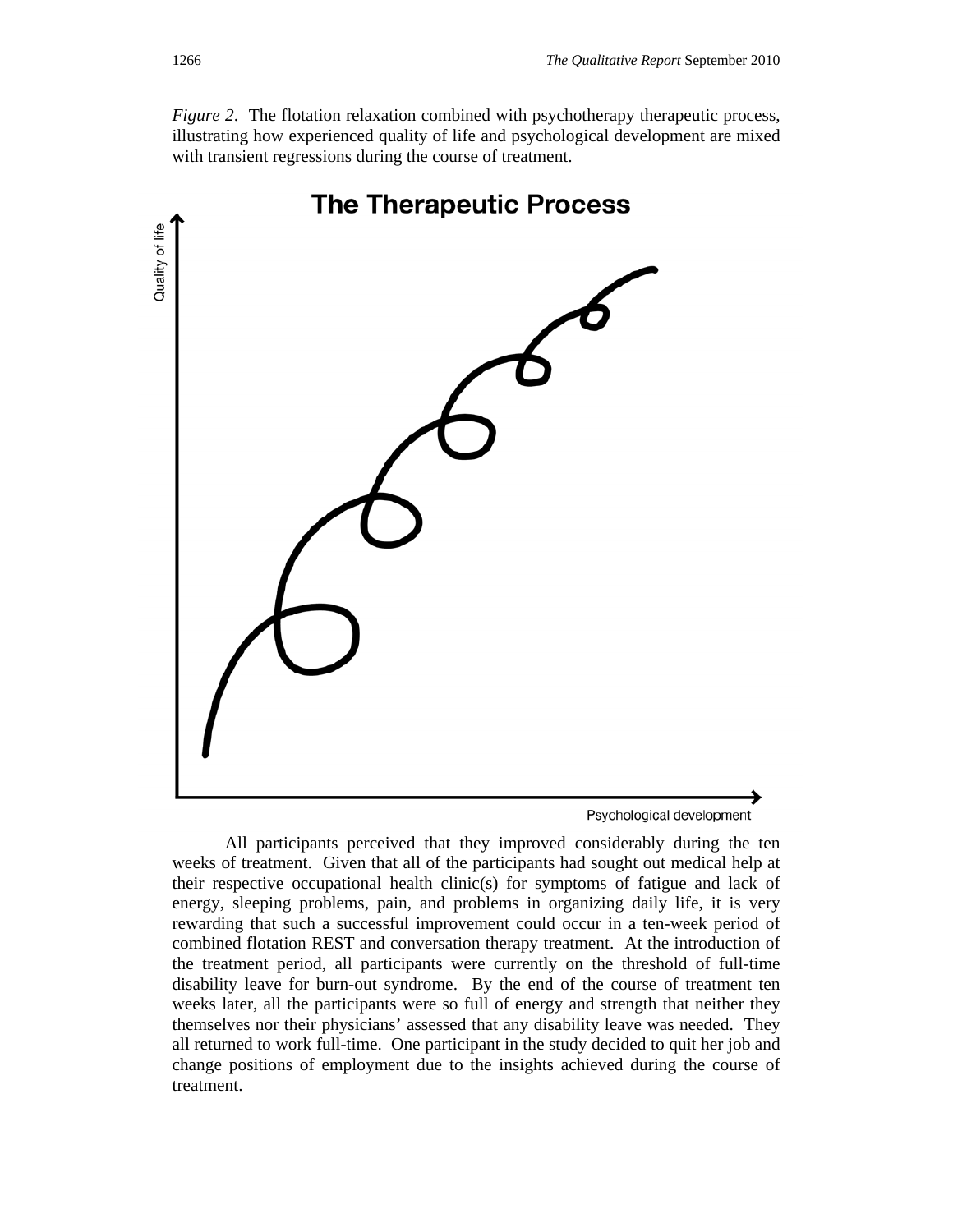It was previously known that flotation-REST alone can impart stress reduction and relaxation, pain reduction, decreased anxiety, increased energy and positive effects upon mood (Bood, 2007; Kjellgren, 2003). But only a few previous studies exist that combine treatment with flotation-REST and psychotherapy (Åsenlöf et al., 2007; Jessen, 1990).

Earlier phenomenological studies investigating flotation-REST (Kjellgren et al., 2008) have not been able to show that prominent psychological processes occur over time. For this reason, we suggest that the combination of flotation-REST with psychotherapy contributes to deepening the psychological transformation process. One must recall that psychotherapeutic conversations in this study took place when clients were in relaxed, mildly altered states of consciousness, which suggests a resulting lowering of psychological defenses, which has in turn made conversation more effective than it would have been in normal states of consciousness. In earlier studies, the effect of ASC has been shown to last at least one hour after the concluded flotation treatment (Norlander, Bergman, & Archer, 1998). It is our global impression after 10 years of working with flotation-REST and patients with similar symptoms, that we have never seen such impressively quick results. The negative effects that temporarily arose for participants when they encountered difficult psychological material were experienced as temporary in nature, and all participants expressed gratitude for having been able to participate in this study.

 Against the background of all the positive results that have emerged from this pilot study, further research is suggested that focuses on a similar treatment program (and also a study with reversed order: conversation first, then flotation) where flotation-REST and psychotherapy are combined, but as a randomized controlled trial.

## **References**

- Åsenlöf, K., Olsson, S., Bood, S. Å., & Norlander, T. (2007). Case studies on fibromyalgia and burn-out depression using psychotherapy in combination with flotation-REST: Personality development and increased well-being. *Imagination, Cognition, and Personality, 26*, 259-271.
- Bood, S. Å. (2007). *Bending and mending the neurosignature. Frameworks of influence by flotation-REST (restricted environmental stimulation technique) upon well-being in patients with stress related ailments.* Doctorial dissertation, Karlstad University, Karlstad, Sweden.
- Bood, S. Å., Sundequist, U., Kjellgren, A., Nordström, G., & Norlander, T. (2005). Effects of flotation-REST (restricted environmental stimulation technique) on stress related muscle pain: What makes the difference in therapy, attention-placebo, or the relaxation response? *Pain Research and Management, 10*, 201-209.
- Bood, S. Å., Sundequist, U., Norlander, T., Nordström, L., Nordenström, K., Kjellgren, A., et al. (2006). Eliciting the relaxation response with help of flotation-REST (restricted environmental stimulation technique) in patients with stress related ailments: The direct effects and effects four months after treatment. *International Journal of Stress Management, 13,* 154*-*175*.*
- Edebol, H., Bood, S. Å., & Norlander, T. (2008). Case studies on chronic whiplash associated disorders and their treatment using flotation-REST (restricted environmental stimulation technique). *Qualitative Health Research*, *18***,**  480-488.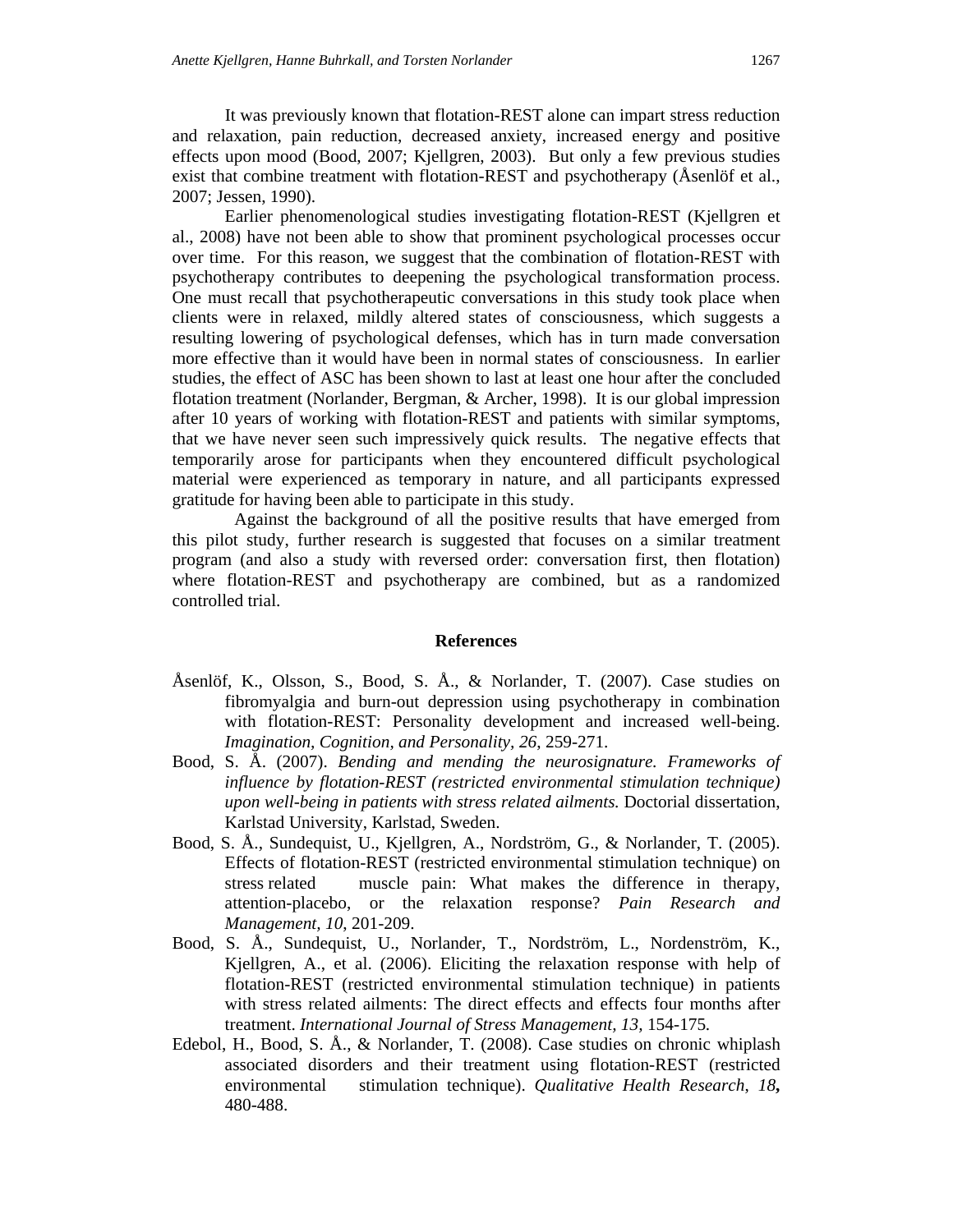- Eliade, M. (1972). *Shamanism: Archaic techniques of ecstasy*. Princeton, NJ: Princeton University Press.
- Giorgi, A. M., & Giorgi, B. (2003). Phenomenology. In J. A. Smith (Ed.), *Qualitative psychology: A practical guide to research methods* (pp. 25–49). London: Sage.
- Jessen, W. E. (1990). In-tank flotation therapy. In J. W. Turner & T. H. Fine (Eds.), *Restricted environmental stimulation* (pp. 152–157). Columbus, OH: Medical College of Ohio Press.
- Karlsson, G. (1995). *Psychological qualitative research from a phenomenological perspective.* Stockholm: Almqvist & Wiksell International.
- Kjellgren, A. (2003). *The experience of flotation-REST (restricted environmental stimulation technique): Consciousness, creativity, subjective stress, and pain.*  Doctorial dissertation, Göteborgs Universitet, Göteborg, Sweden.
- Kjellgren, A., Sundequist, U., Norlander, T., & Archer, T. (2001). Effects of flotation-REST on muscle tension pain. *Pain Research and Management, 6*, 181- 189.
- Kjellgren, A., Bood, S.Å., Axelsson, K., Norlander, T., & Saatcioglu, F. (2007). Wellness through a comprehensive yogic breathing program- A controlled pilot trial. *BMC Complementary and Alternative Medicine, 7,* 43.
- Kjellgren, A., Lydén, F., & Norlander, T. (2008). Sensory isolation in flotation tank: Altered states of consciousness and effects on well-being. *The Qualitative Report, 13, 636–656.* Retrieved April 15, 2010, from http://www.nova.edu/ssss/QR/QR13-4/kjellgren.pdf
- Kjellgren, A., & Buhrkall, H. (2010). A comparison of the restorative effect of a natural environment with a simulated environment. *Journal of Environmental Psychology.* doi: 10.1016/j.jenvp.2010.01.011
- Norlander, T., Bergman, H., & Archer, T. (1998). Effects of flotation-REST on creative problem solving and originality. *Journal of Environmental Psychology, 18*, 399–408.
- Norlander, T., Gård, L., Lindholm, L., & Archer, T. (2003). New age: Exploration of outlook-on-life frameworks from a phenomenological perspective. *Mental Health, Religion and Culture, 5,* 1-20.
- Pramling, N., Norlander, T., & Archer, T. (2003). Conceptualization of the unknown by 6-, 9- and 14- year-old children in a story telling context. In search of a 'heffalump'. *Childhood*, *10*, 379-392.